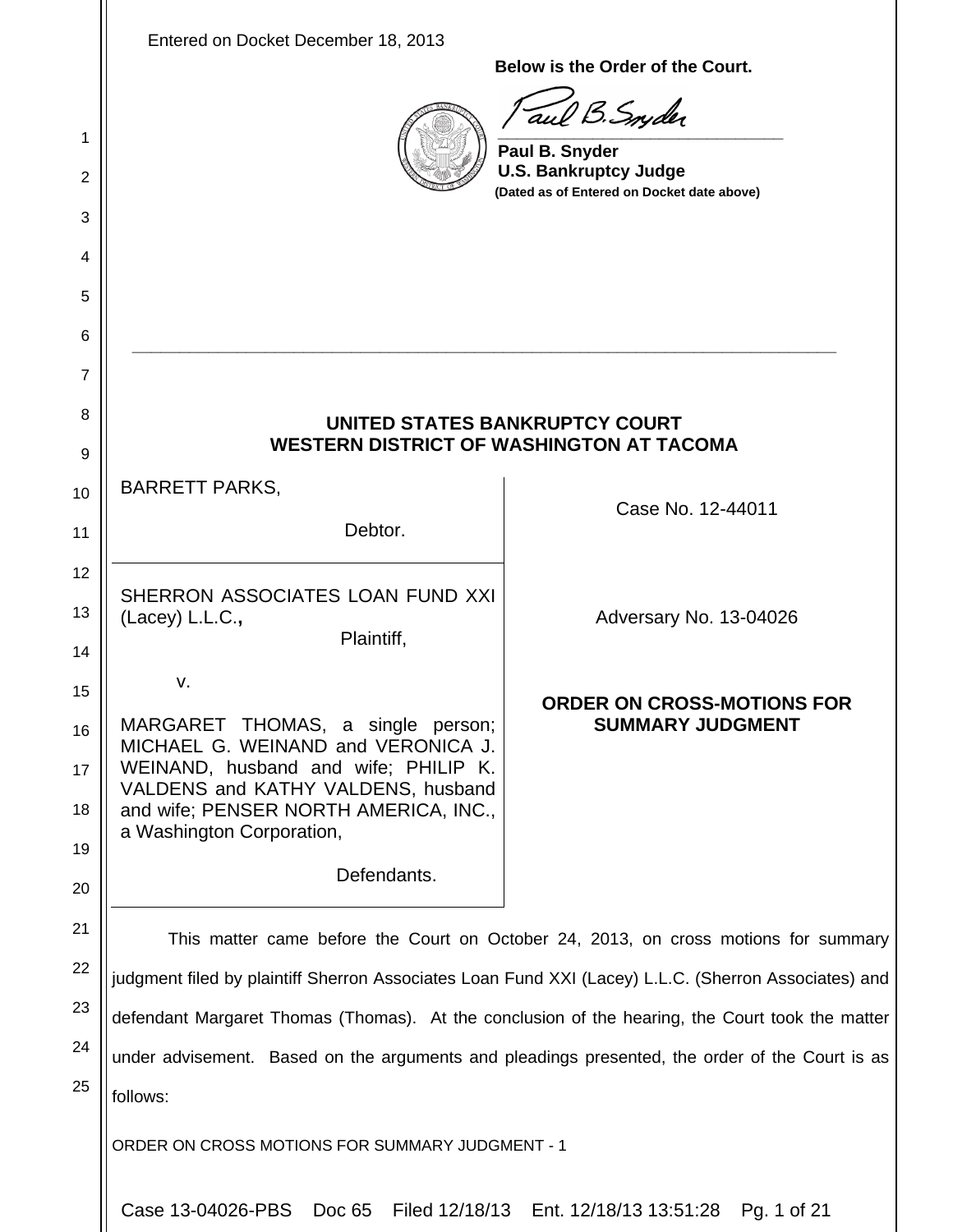The basic facts are not in dispute. Barrett Parks (Debtor) and Michael Weinand (Weinand) were members of South Sound Property Development, L.L.C., (South Sound Property), which was engaged in the construction and development of an office building on Woodland Square Loop located in Lacey, Washington. Weinand held 67% of the interests in South Sound Property. The Debtor held 33% of the interests. $1$ 

In 2007, to commence its office building project, South Sound Property initially obtained financing in two ways: a \$693,000 loan from Sherron Associates, and a loan from Cascade Bank for over \$12 million. As part of the collateral for the Cascade Bank loan, Weinand convinced his sister Margaret Thomas to pledge a one million dollar investment account that she had with Weinand (who was also a financial advisor).

The project initially ran into cost overruns and other problems. South Sound Property defaulted on the loan from Cascade Bank. After pressure from Cascade Bank to secure alternate financing, Weinand withdrew \$609,144 of the funds in Thomas's investment account that had been pledged as collateral for use on the project and deposited them in South Sound Property's account at Cascade Bank. South Sound Property was also in default on its loan from Sherron Associates. After Cascade Bank commenced foreclosure and receivership proceedings in state court, South Sound Property filed for chapter 11 bankruptcy on May 21, 2009. See In re South Sound Property Development, L.L.C., Case No. 09-43633 (Bankr. W.D. Wash. filed May 21, 2009).

South Sound Property's bankruptcy schedules listed both Thomas and Sherron Associates as creditors, with Sherron Associates owed a secured debt of \$693,000 and Thomas owed an unsecured debt of \$609,644. From the beginning of the bankruptcy, South Sound Property faced strong opposition from Cascade Bank. Several motions were filed in opposition to the reorganization, starting with the initial request to use cash collateral (Thomas's pledged funds were in the Cascade bank

l

ORDER ON CROSS MOTIONS FOR SUMMARY JUDGMENT - 2

Case 13-04026-PBS Doc 65 Filed 12/18/13 Ent. 12/18/13 13:51:28 Pg. 2 of 21

<sup>&</sup>lt;sup>1</sup> According to the Washington Secretary of State's website, South Sound Property became inactive in late 2012, after the filing of the Debtor's bankruptcy. The Debtor did not schedule his membership interests in his bankruptcy petition, and the current status of ownership is unclear.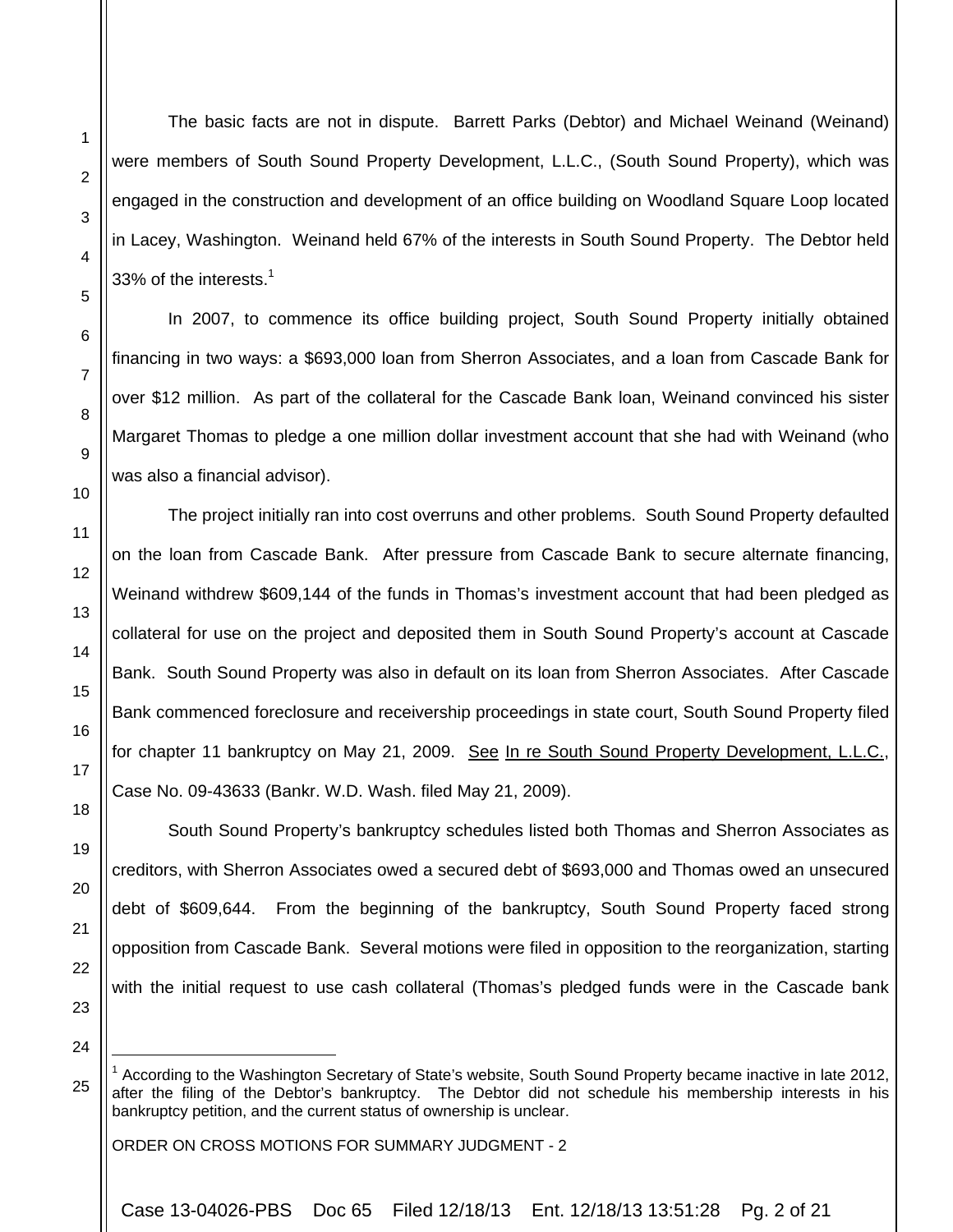l

account), and Cascade Bank filed an early motion to dismiss the bankruptcy on the grounds South Sound Property would be unable to reorganize. An order granting Cascade Bank relief from stay was eventually entered in South Sound Property's bankruptcy in June 2010 after South Sound Property had been unable to obtain alternative financing. In September 2010, Cascade Bank, South Sound Property and Thomas reached an agreement as to the disposition of the remaining funds held in South Sound Property's bank account at Cascade, specifically, the funds that had come from Thomas's pledged investment account. The Court had already authorized South Sound Property to use a portion of the funds for expenses during the bankruptcy; of the approximately \$421,000 remaining, a portion was allowed to pay attorney fees, \$100,000 was refunded to Thomas, and Cascade Bank was allowed to realize upon the rest. Under the settlement, Thomas was released from any further liability by Cascade Bank, freeing her from her pledge to provide up to one million dollars in collateral. As part of the settlement, South Sound Property also agreed to dismiss its bankruptcy and allow a receivership to go forward. After the bankruptcy was dismissed on September 30, 2010, a receiver was appointed in state court that eventually wound down South Sound Property's business. The underlying property was subsequently sold by Cascade Bank in a Trustee's sale held in January 2011, and the state court action was closed after the receiver filed a final report in April 2011.

In the interim, apparently recognizing that recovery from South Sound Property was unlikely given the pending bankruptcy, Sherron Associates commenced a lawsuit against South Sound Property's principals and the guarantors of their loan—Weinand, the Debtor, and their respective spouses—in state court in September 2009. The record does not contain detailed information as to this lawsuit, other than a judgment was entered in Sherron Associates' favor<sup>2</sup> against Weinand and his spouse and the Debtor and his spouse in February 2010 in the total amount of \$798,919.50. $3$ According to Sherron Associates' proof of claim filed in the Debtor's case, Sherron Associates has

ORDER ON CROSS MOTIONS FOR SUMMARY JUDGMENT - 3

<sup>2</sup> The judgment is captioned "Judgment Summary and Order on Motion for Summary Judgment" so it was presumably entered after some court resolution of contested matters and is not a default judgment.<br>3 This is comprised of a principal amount of \$603,000, plus \$60,616 in interact to data, \$14,408 in

<sup>25</sup> This is comprised of a principal amount of \$693,000, plus \$69,616 in interest to date, \$14,408 in attorney fees, and \$2,352.06 in costs. The judgment earns interest at 12% per annum.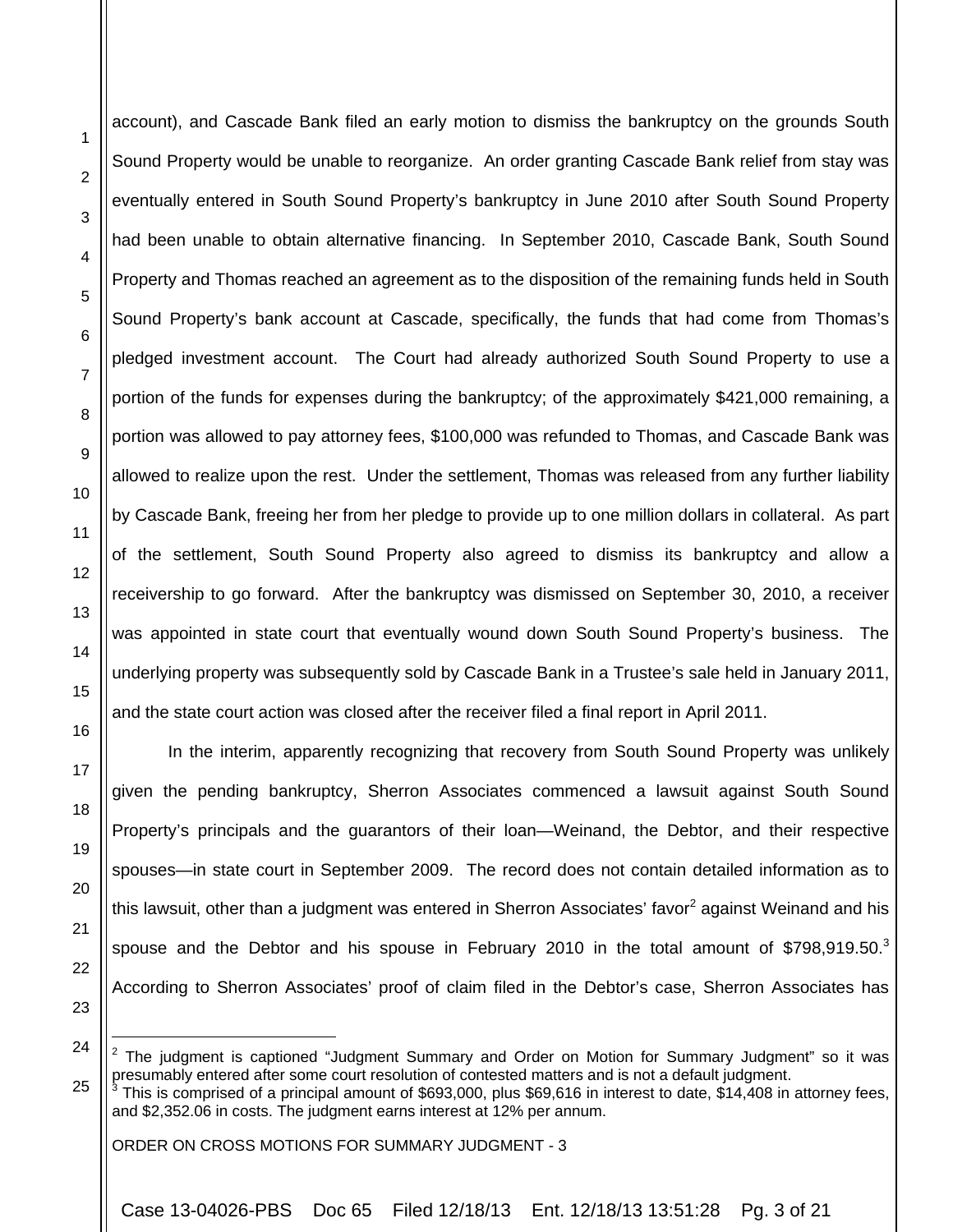received payments from the Debtor towards the judgment (last one in May 2012) of \$117,155.01, all applied to interest, and the total judgment due as of October 2012 was \$887,290.

After the Sherron Associates' judgment was entered (and within a week of the foreclosure and sale of the South Sound Property office building), Weinand and his wife filed their personal chapter 7 bankruptcy on January 11, 2011. See In re Michael and Veronica Weinand, Case No. 11-40190 (Bankr. W.D. Wash.). Weinand scheduled Thomas and Sherron Associates as unsecured creditors, owing Thomas over \$1.2 million and Sherron Associates \$798,000 based on the judgment. Weinand scheduled his membership interest in South Sound Property; no action was taken as to the interests during the bankruptcy, and the interests were abandoned back to Weinand in February 2011 when the chapter 7 trustee filed his final report. Neither Thomas nor Sherron Associates appeared or participated in Weinand's bankruptcy, and the Weinands received a discharge on April 20, 2011.

With South Sound Property not available for recovery and Weinand discharged on the debt, Thomas commenced a state court action in May 2011 against the Debtor based on his personal guarantee to Thomas. Thomas's husband, Jeff Thomas, appears to have managed the state court litigation, and the Thomases calculated that they were owed over \$1.4 million on the funds she had pledged to South Sound Property, based on 5% interest being applied to the entire \$1 million pledged from the date of their September 2007 agreement to pledge the funds, and 20% interest applied to the \$609,460 in funds that were actually withdrawn.<sup>4</sup> The Thomases' calculation of damages notes only one payment on the debt of \$100,000 in October 2010.

1

2

3

4

5

6

7

8

9

10

11

12

13

14

15

16

17

18

19

- The settlement of the Thomas v. Parks lawsuit that is the subject of this action was executed in October 2011, and the overall resolution was that the Debtor settled with Thomas for \$600,000 to resolve the claims in Thomas's lawsuit (Settlement Agreement). The Debtor was to pay Thomas \$155,000 upon the execution of the Settlement Agreement, with monthly payments of \$5,000 per month thereafter for the first 36 months and then equal monthly installment payments of the remaining
- 25

l

24

ORDER ON CROSS MOTIONS FOR SUMMARY JUDGMENT - 4

Case 13-04026-PBS Doc 65 Filed 12/18/13 Ent. 12/18/13 13:51:28 Pg. 4 of 21

 $4$  It is unclear whether the remaining \$390,540 of the \$1 million pledged was ever taken from Thomas's account and placed in a separate account.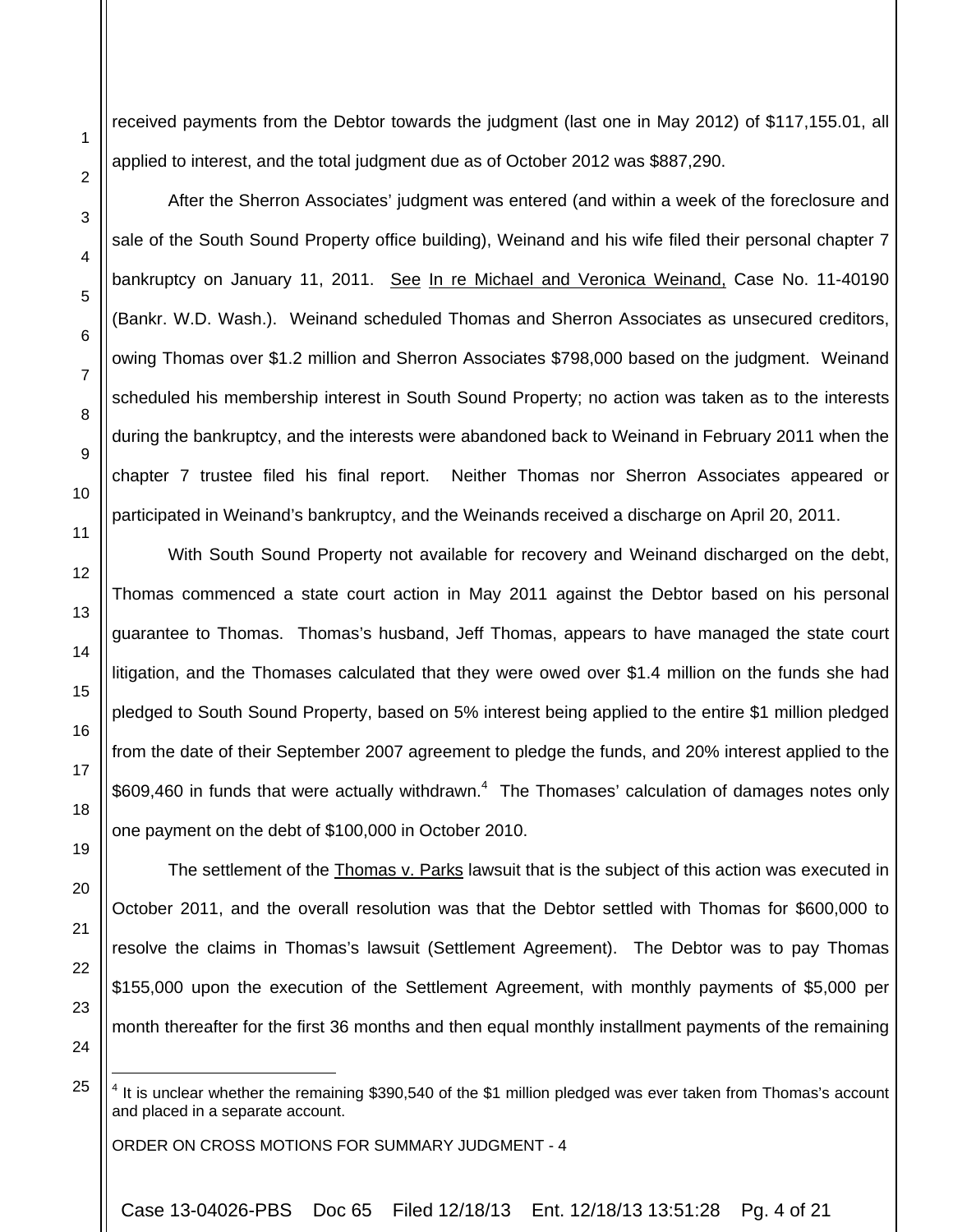balance over the next 36 months. Further, to secure payment of the Settlement Agreement, the Debtor's obligations were secured by his stock of Penser North America, Inc. (Penser), in which he was the majority owner. As part of the agreement, several of the Debtor's shares were sold to coowner Phillip Valdens (Valdens) so that the Debtor now holds 49 shares and Valdens holds 51 shares, with two of Valdens's shares securing the Debtor's settlement payments to Thomas. The settlement was also guaranteed by Penser, and Valdens had the right to buy Thomas out of the Settlement Agreement in the event the Debtor defaulted on payment.<sup>5</sup>

Sherron Associates contends that Thomas is an insider to the Debtor, and that the payments and security interest made under the Settlement Agreement to Thomas are recoverable as preference payments under 11 U.S.C. § 547(b)<sup>6</sup> and avoidable as fraudulent transfers under § 544 and RCW 19.40.051(b). Sherron Associates also contends that Thomas's claim should be equitably subordinated. Sherron Associates was authorized by this Court to bring these claims, as well as others, derivatively on behalf of the Debtor. See In re Barrett Parks, Case No. 12-44011, ECF No. 98 (Order to Allow Sherron Associates to File Adversary Proceeding).

Sherron Associates alleges that the Thomases discussed this lawsuit with Weinand and used inside information from Weinand in prosecuting the action. While Jeff Thomas testified that he had intermittent discussions with Weinand about the South Sound Property project, the conversations were of a general nature, and both the Thomases and their state court counsel Patrick Moran testified that they conducted the lawsuit against the Debtor independently and negotiated it themselves with the Debtor's counsel.

ORDER ON CROSS MOTIONS FOR SUMMARY JUDGMENT - 5

1

2

3

4

5

6

7

8

9

10

11

12

13

14

15

16

17

18

19

20

21

22

l

Case 13-04026-PBS Doc 65 Filed 12/18/13 Ent. 12/18/13 13:51:28 Pg. 5 of 21

<sup>23</sup> <sup>5</sup> Valdens bought the two Penser shares from the Debtor for \$110,000, which the Debtor apparently used to fund the \$155,000 down payment on the settlement. Sherron Associates has challenged this valuation for the Penser stock and has alleged these transfers and exchanges between the Debtor, Valdens and Penser are also avoidable in the Complaint for this adversary. These claims are not the subject of the current cross-motions for summary judgment, and on November 19, 2013, the Court granted Sherron Associates' motion to dismiss Phillip Valdens from this action.

 $^6$  Unless otherwise indicated, all chapter, section and rule references are to the Bankruptcy Code, 11 U.S.C. § § 101-1532, and to the Federal Rules of Bankruptcy Procedure, Rules 1001-9037.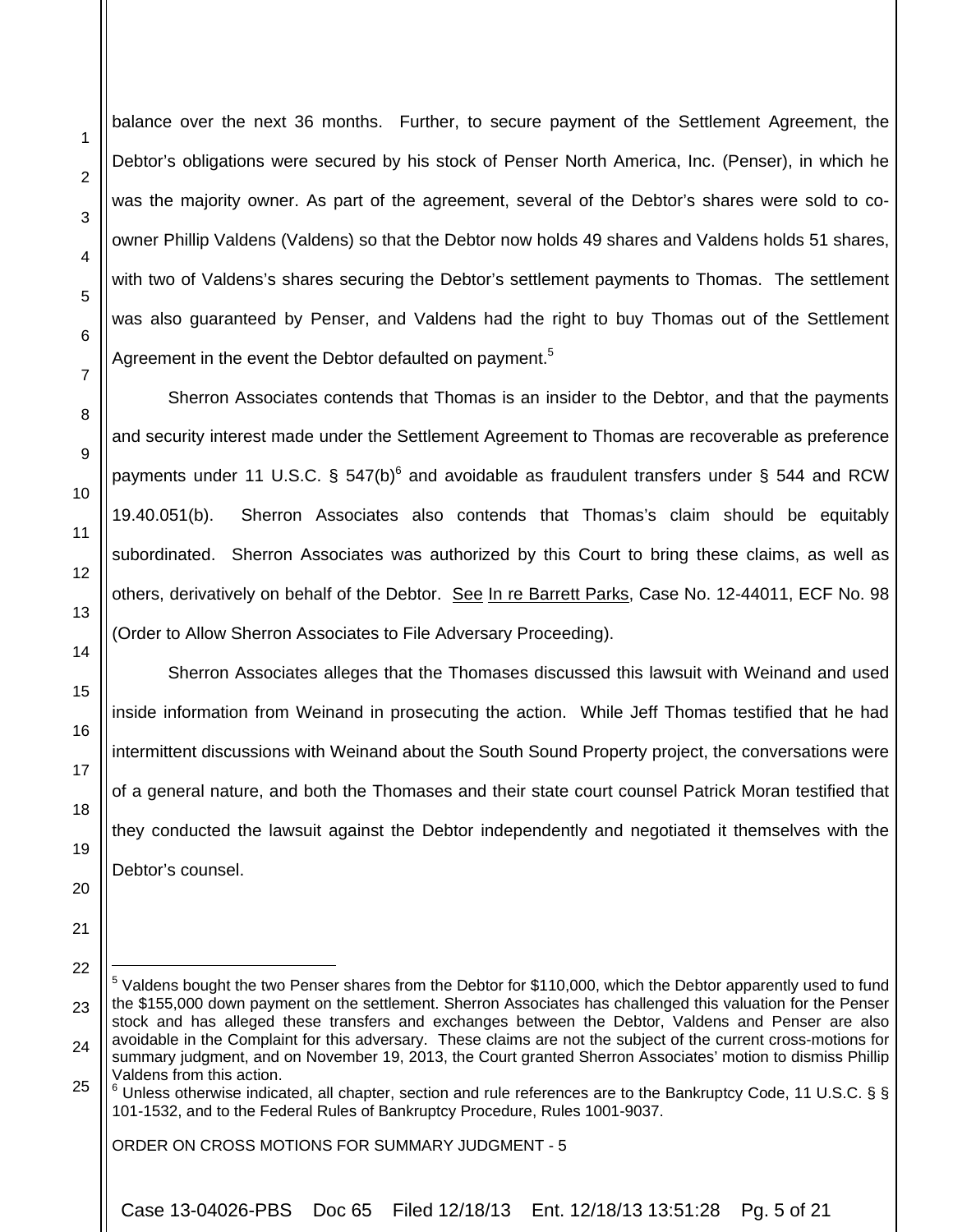The Debtor made the \$155,000 initial down payment to Thomas, and made \$5,000 monthly payments from November 2011 until he filed for bankruptcy on June 7, 2012, an additional eight payments or \$40,000. Since this bankruptcy commenced, the Debtor was to make \$5,000 in monthly payments into his attorney's trust account in relation to this debt.

Sherron Associates seeks to recover the \$195,000 in payments made to Thomas under the Settlement Agreement, to avoid the security interest and guarantee supporting the Settlement Agreement, and to recover the funds allegedly held in trust by the Debtor's attorney. There is no dispute that only three \$5,000 payments, or \$15,000, were transferred to Thomas in the 90 days prior to the Debtor's bankruptcy filing. Therefore, Sherron Associates must establish that Thomas is an "insider" of the Debtor in order to expand the recovery period to one year under §547(i) and reach the October 2011 Settlement Agreement, the related security interest, and the other \$180,000 of payments that the Debtor made to Thomas between the settlement and his bankruptcy petition date. Similarly, to reach the \$40,000 allegedly held by the Debtor's attorney, Sherron Associates must be able to invalidate the security agreement to establish that Thomas would not be entitled to receive those payments as a secured creditor. See § 547(b)(5) (fifth element of a preference claim is that the transfer enables a creditor to receive more than it would have in a chapter 7 liquidation).

 Both Sherron Associates and Thomas have now filed cross motions for summary judgment as to whether Thomas is an "insider" of an "affiliate" of the Debtor, and therefore an insider as to the Debtor, as defined in § 101(2) and § 101(31). There is no dispute that Thomas is not an "insider" as to the Debtor under the definition of "insider" for an individual debtor found in § 101(31)(A)<sup>7</sup>. Instead, the road to Thomas being an insider runs through § 101(31)(E), where an insider of an affiliate of a debtor may be treated as an insider of the debtor.

23

24

l

25

1

2

3

4

5

6

7

8

9

10

11

12

13

14

15

16

17

18

19

20

21

22

ORDER ON CROSS MOTIONS FOR SUMMARY JUDGMENT - 6

Case 13-04026-PBS Doc 65 Filed 12/18/13 Ent. 12/18/13 13:51:28 Pg. 6 of 21

<sup>&</sup>lt;sup>7</sup> This definition includes "(i) relative of the debtor or of a general partner of the debtor; (ii) partnership in which the debtor is a general partner; (iii) general partner of the debtor; or (iv) corporation of which the debtor is a director, officer, or person in control."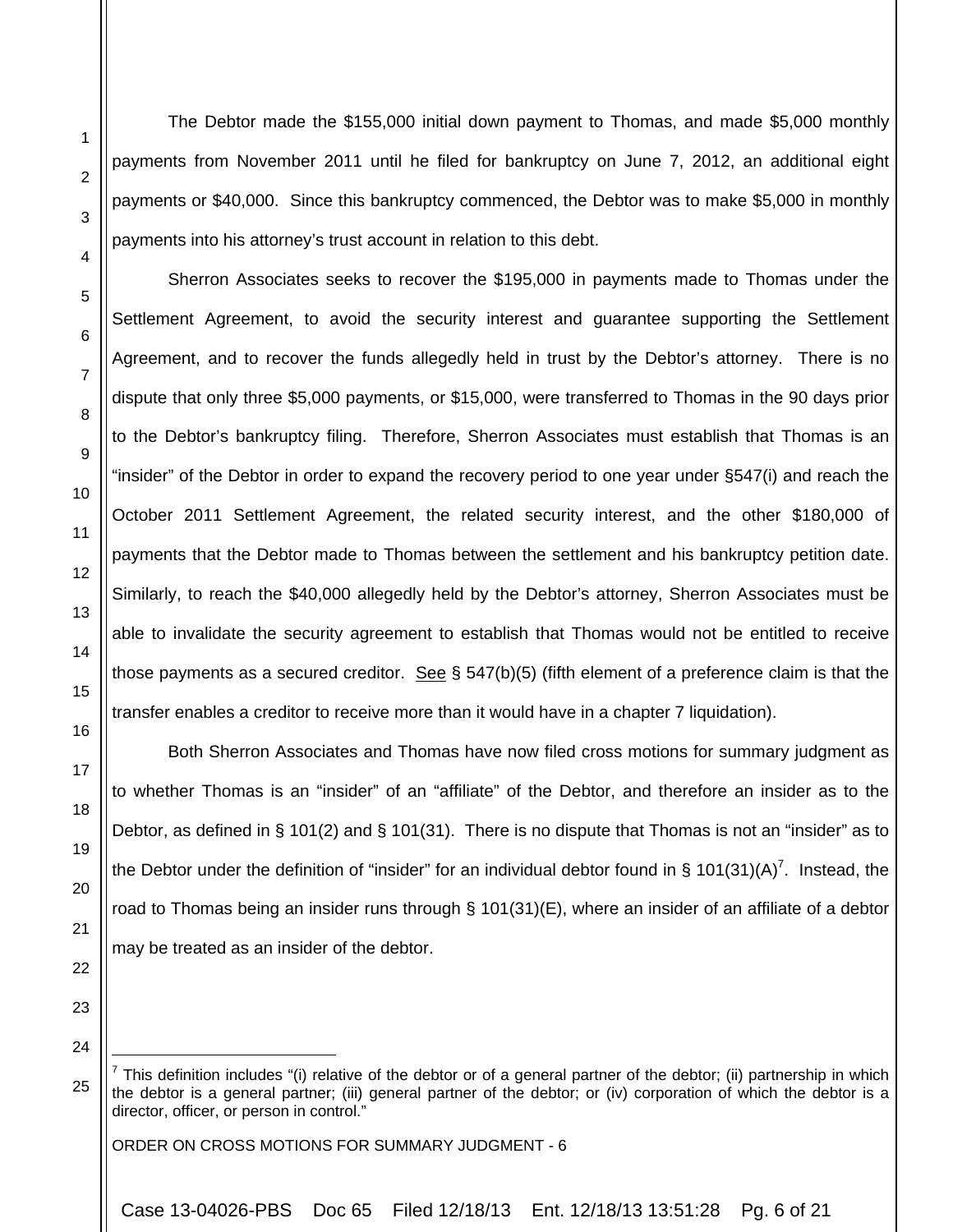12

13

14

15

16

17

18

19

20

21

22

23

24

25

1

 A party seeking summary judgment bears the burden of demonstrating that there is no genuine dispute as to any material fact and that the movant is entitled to judgment as a matter of law. Fed. R. Civ. P. 56; Celotex Corp. v. Catrett, 477 U.S. 317, 322-23, 106 S. Ct. 2548 (1986). All inferences drawn from the evidence presented must be drawn in favor of the party opposing summary judgment, and all evidence must be viewed in the light most favorable to that party. Summary judgment should be granted if, after taking all reasonable inferences in the nonmoving party's favor, the court finds that no reasonable jury could find for the nonmoving party. Anderson v. Liberty Lobby, Inc., 477 U.S. 242, 255, 106 S. Ct. 2505 (1986). The Ninth Circuit Court of Appeals (Ninth Circuit) has determined that "[i]n opposing summary judgment, a nonmoving party must go beyond the pleadings and, by her own affidavits, or by the depositions, answers to interrogatories, and admissions on file, designate specific facts showing that there is a genuine issue for trial." Bias v. Moynihan, 508 F.3d 1212, 1218 (9th Cir. 2007) (internal quotation marks omitted); see also Estate of Tucker ex rel. Tucker v. Interscope Records, Inc., 515 F.3d 1019, 1033 n.14 (9th Cir. 2008). The nonmoving party must present significant probative evidence to support his or her allegations.

The parties' motions present multiple issues that the Court must determine. Initially, the Court must decide whether the "affiliate" and "insider" definitions in § 101(2) and 101(31) include limited liability companies (L.L.C.), similar to South Sound Property, when each definition only refers to "corporations." If L.L.C.s are not included in the insider or affiliate analysis, Thomas cannot be an insider.

Second, if L.L.C.s are included in corporations, can a liquidated, "defunct" L.L.C., i.e., South Sound Property, be an "affiliate" under § 101(31)(E)?

Third, if South Sound Property can be treated as an affiliate of the Debtor, is the determination of who is an insider of the affiliate then made using the "insider" definition for individuals under § 101(31)(A), which does not include relatives of a person in control, or for corporations under § 101(31)(B), which does include relatives of a person in control?

ORDER ON CROSS MOTIONS FOR SUMMARY JUDGMENT - 7

Case 13-04026-PBS Doc 65 Filed 12/18/13 Ent. 12/18/13 13:51:28 Pg. 7 of 21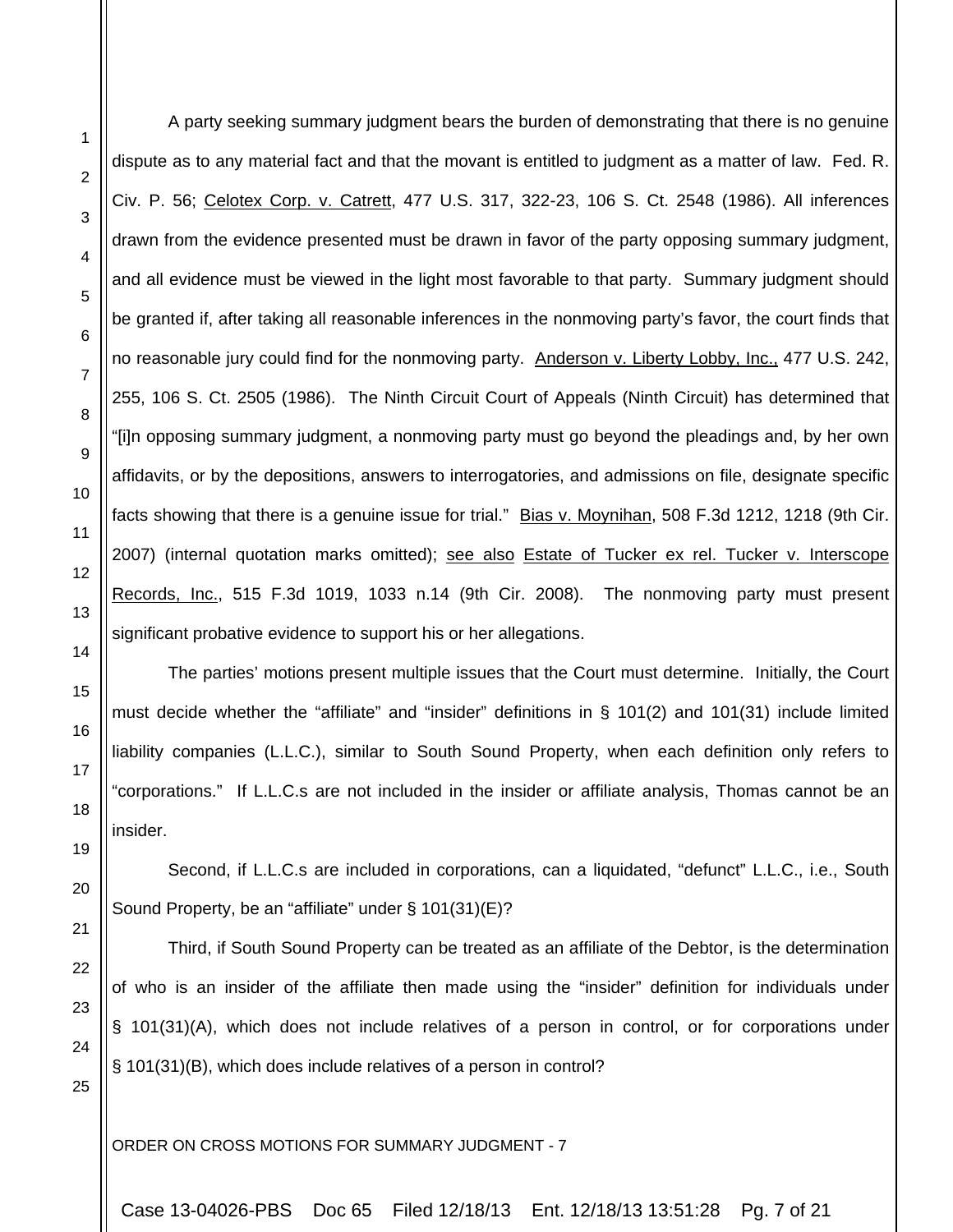Fourth, if relatives of persons in control can be included, is Thomas a relative of a "person in control" when her brother, Weinand, has filed bankruptcy and allegedly has been dissociated from South Sound Property, pursuant to the South Sound Property L.L.C. agreement (L.L.C. Agreement) and Washington State law?

Fifth, if Thomas is not a per se, statutory insider based on the above, is she a "non-statutory" insider based on having some position of influence or control over the Debtor?

Sixth, if Thomas is a statutory or non-statutory insider, has Sherron Associates met its burden of proof on the other elements of its preference claim?

And last, has Sherron Associates established that there are issues of material fact as to Thomas's motion for summary judgment against its equitable subordination claim?

Initially, the parties have raised the issue as to whether an L.L.C. such as South Sound Property falls within the § 101(2) and (31) definitions of "affiliate" and "insider." Section 101(2)(B) defines "affiliate," in relevant part, as a "corporation 20 percent or more of whose outstanding voting securities are directly or indirectly owned, controlled, or held with power to vote, by the debtor . . . ." Section 101(31)(A)(iv) defines "insider" for an individual debtor, in relevant part, to "include[] . . . corporation of which the debtor is a director, officer, or person in control." While these definitions refer to corporations and not specifically to L.L.C.s, the definition of "corporation" in §101(9) indicates that that term is meant to encompass business entities beyond those whose names end in "Inc." or "Corp." In title 11, the term "corporation"

(A) includes—

1

2

3

4

5

6

7

8

9

10

11

12

13

14

15

16

17

18

19

20

21

22

23

24

25

- (i) association having a power or privilege that a private corporation, but not an individual or partnership, possesses;
- (ii) partnership association organized under a law that makes only the capital subscribed responsible for the debts of such association;
- (iii) joint-stock company;
- (iv) unincorporated company or association; or
- (v) business trust; but

ORDER ON CROSS MOTIONS FOR SUMMARY JUDGMENT - 8

Case 13-04026-PBS Doc 65 Filed 12/18/13 Ent. 12/18/13 13:51:28 Pg. 8 of 21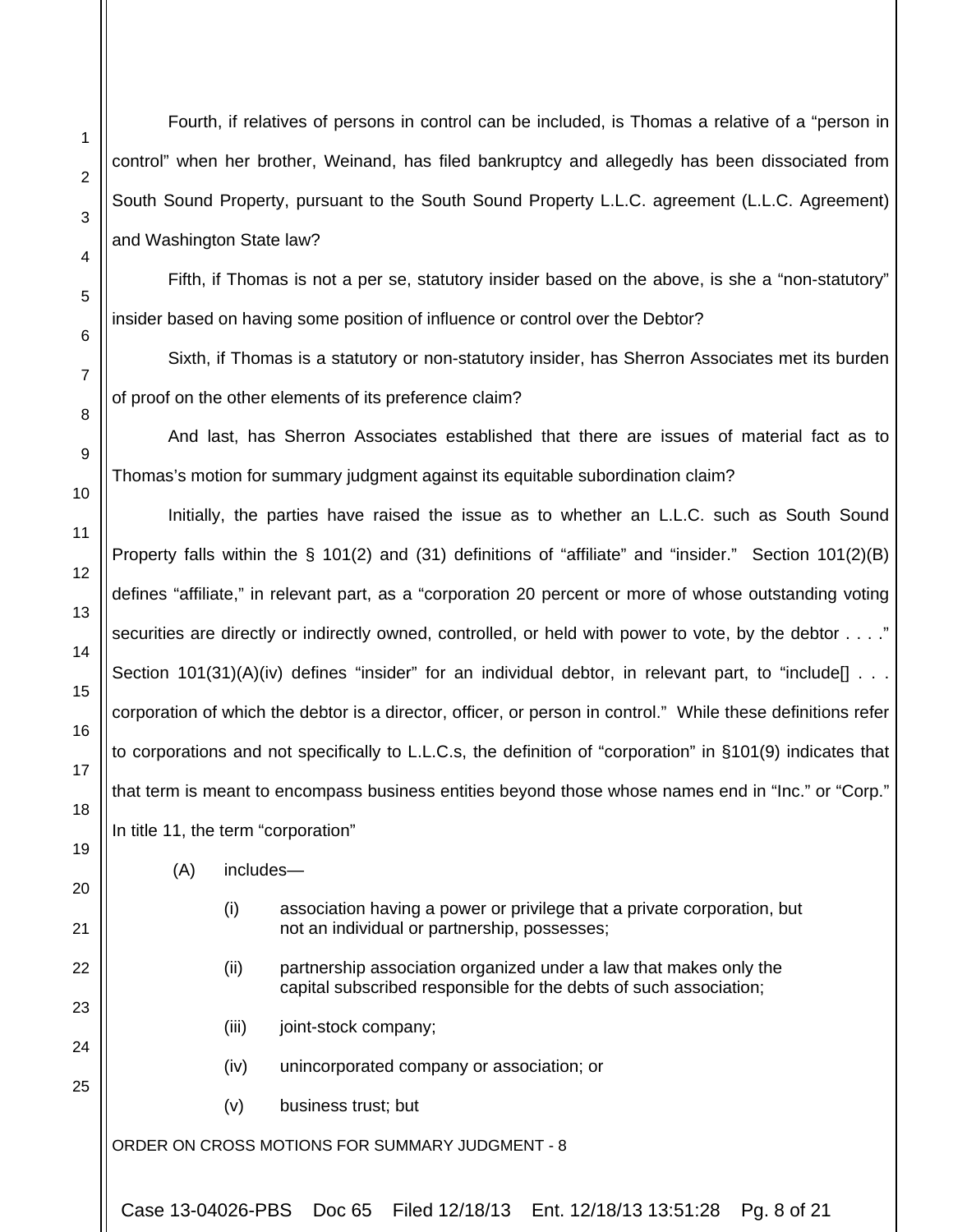(B) does not include limited partnership.

§ 101(9).

1

2

3

4

5

6

7

8

9

10

11

12

13

14

15

16

17

18

 Applying general principles of statutory construction supports the inclusion of L.L.C.s within the definition of "corporation." The court must begin "with the language of the statute itself." United States v. Ron Pair Enters., Inc., 489 U.S. 235, 241, 109 S. Ct. 1026 (1989). In defining the word "corporation," §101(9) uses the term "includes." In interpreting a statute, the use of the word "includes," is expansive, not limiting. Winterrowd v. David Freedman and Co., Inc., 724 F.2d 823, 825 (9th Cir. 1984) (citing Highway & City Freight Drivers v. Gordon Transports, Inc., 576 F.2d 1285, 1289 (8th Cir. 1978)). In Highway & City Freight Drivers, the Eighth Circuit Court of Appeals (Eighth Circuit) was asked to decide whether a labor union is a "person" who may file a petition for voluntary bankruptcy under the Bankruptcy Act. Highway & City Freight Drivers, 576 F.2d at 1286. In determining whether the term "corporation" included a labor union, the Eighth Circuit relied on the basic principle of statutory construction, that when a statute uses the word "includes" rather than "means" in defining a term, it does not imply that items not listed fall outside the definition. Highway & City Freight Drivers, 576 F.2d at 1289. The court noted that utilizing this principle "lend[ed] support to a broad construction of the definition of a corporation" under the Act. Highway & City Freight Drivers, 576 F.2d at 1289. Under this analysis, this Court is persuaded that "corporation" in § 101(9)(A) is not limited to those entities specifically itemized in the statute.

ORDER ON CROSS MOTIONS FOR SUMMARY JUDGMENT - 9 This approach is consistent with that taken by the Seventh Circuit Court of Appeals (Seventh Circuit) in In re Longview Aluminum, L.L.C., 657 F.3d 507, 510 (7th Cir. 2011). In that case, the Seventh Circuit held L.L.C.s to be equivalent to corporations in the insider context when it determined that a member of an L.L.C. was equivalent in relationship to a director of a corporation, thereby expanding the definition of "director" in § 101(31) to include other L.L.C. members. The circuit court noted that the determination of insider status is a "case-by-case decision based on the totality of the circumstances." Longview Aluminum, 657 F. 3d at 509. Additionally, when the position of an alleged insider is not enumerated in the statute, "the relevant inquiry for the court to consider is whether the

Case 13-04026-PBS Doc 65 Filed 12/18/13 Ent. 12/18/13 13:51:28 Pg. 9 of 21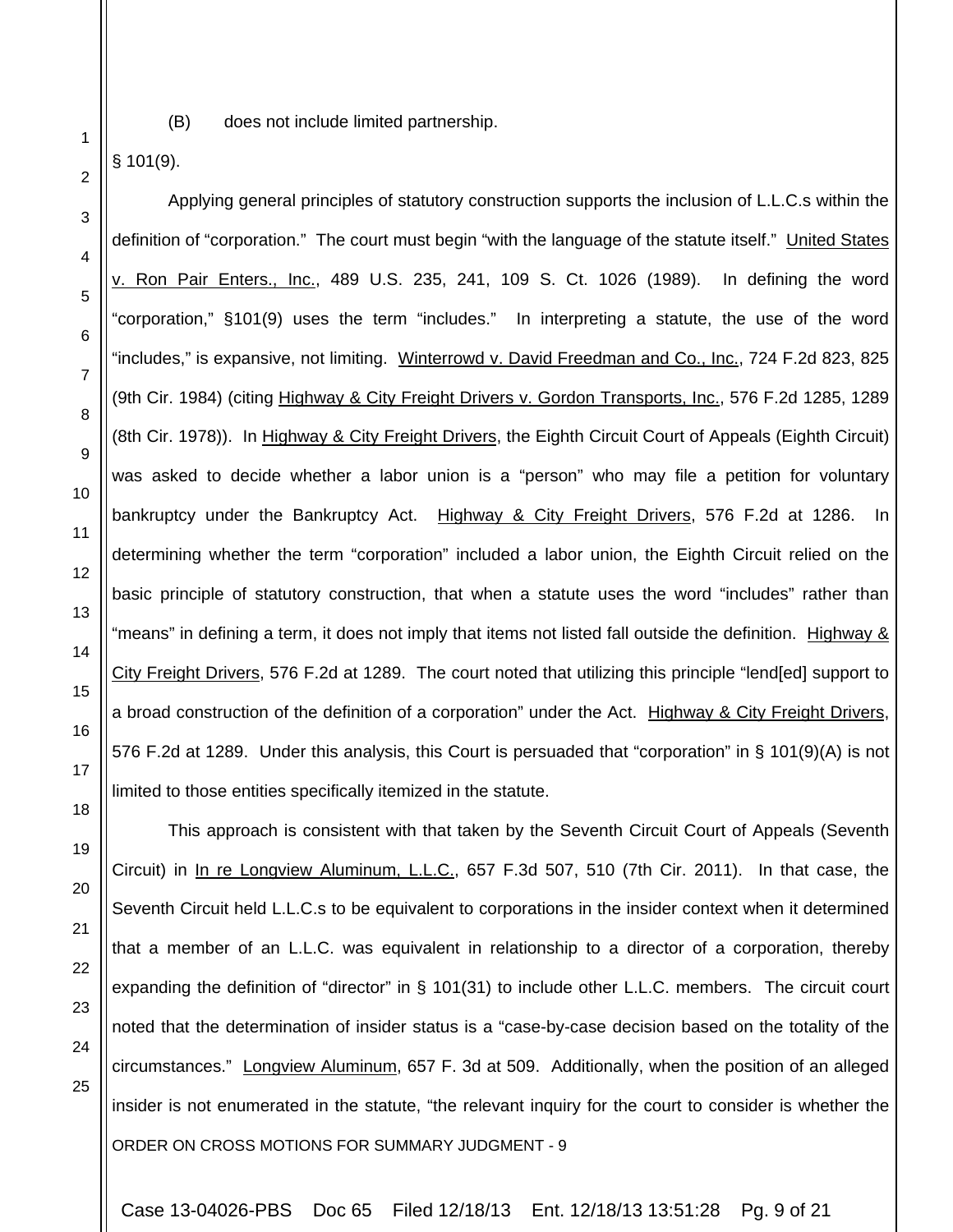relationship at issue is similar to or has characteristics of any of the defined relationships." Longview Aluminum, 657 F. 3d at 510. <u>See also Kotoshirodo v. Zapara (In re Lull),</u> No. 08-90074, 2009 WL 3853210, at \*4 (Bankr. D. Haw. Nov. 17, 2009) (where bankruptcy court stated that "an LLC fits within the Code's definition of 'corporation' under § 101(9)(A)."). The Ninth Circuit Bankruptcy Appellate Panel reached the same conclusion in Village at Lakeridge, L.L.C. v. U.S. Bank Nat'l Assoc. (In re Village at Lakeridge, L.L.C.), No. NV-12-1456-PaKiTa, NV-12-1474-PaKiTa, 2013 WL 1397447, at \*4 n.8 (9th Cir. BAP April 5, 2013), where it held that the definition of "corporation" in the Code includes unincorporated limited liability companies such as the debtor L.L.C.

1

2

3

4

5

6

7

8

9

10

11

12

13

14

15

16

17

18

19

20

21

22

23

24

25

 In addition to the significance of word "includes," there is presumption that equivalent words have equivalent meaning when repeated in same statute. Cohen v. de la Cruz, 523 U.S. 213, 220, 118 S. Ct. 1212 (1998). Federal courts in non-insider contexts have found that an L.L.C. "fits comfortably within the Bankruptcy Code's definition of 'corporation."" Gilliam v. Speier (In re KRSM Props., L.L.C.), 318 B.R. 712, 717 (9th Cir. BAP 2004) (where the court, considering whether an L.L.C. was a "person" for purposes of the Code and thus eligible to be a debtor, held that an L.L.C. fits within the definition of "corporation" as used in  $\S$  101(41)). Moreover, the term "corporations" appearing in other sections of the Code has been interpreted to include limited liability companies. See Fed. R. Bankr. P. 7007.1 advisory committee's note (regarding corporate disclosure statements, the identification of any "corporation," "includes listing membership interests in limited liability companies and similar entities that fall under the definition of 'corporation' in Bankruptcy Code §101").

ORDER ON CROSS MOTIONS FOR SUMMARY JUDGMENT - 10 While federal law controls the interpretation of the definitional statutes at issue, Washington State's treatment of L.L.C.s supports this Court's conclusion. See Highway & City Freight Drivers, 576 F.2d at 1288 n.2 (rejecting application of state law and holding that "[f]ederal law clearly controls the interpretation of federal statutes"). Washington State courts have recognized that a "limited liability company is a statutory business structure that is like a corporation in that members of the company are generally not personally liable for the debts or obligations of the company," although it can be similar to a partnership for tax purposes. Chadwick Farms Owners Ass'n v. FHC, L.L.C., 166 Wn. 2d

Case 13-04026-PBS Doc 65 Filed 12/18/13 Ent. 12/18/13 13:51:28 Pg. 10 of 21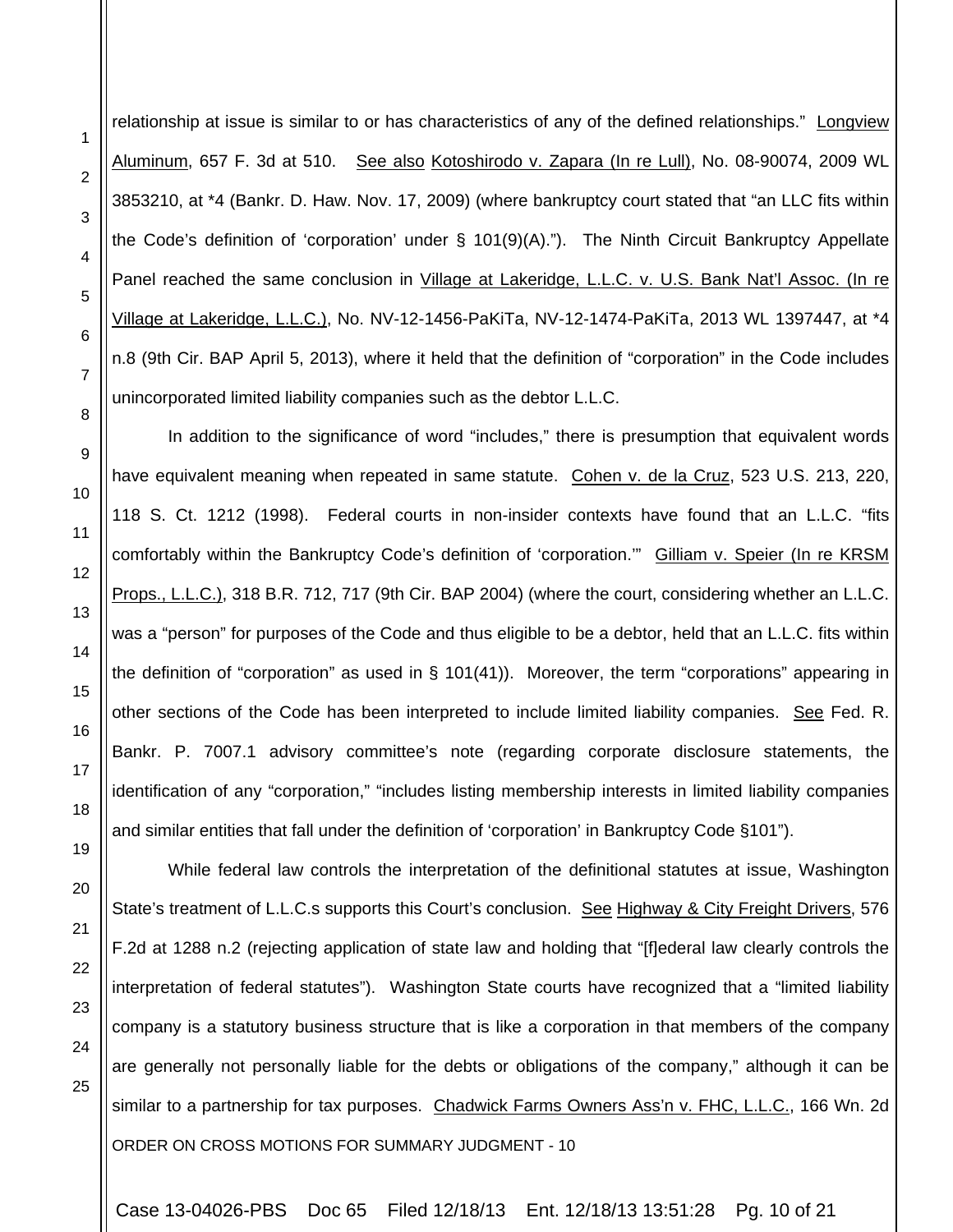178, 186-87, 207 P. 3d 1251 (2009). See also RCW 25.15.125 (generally members of an L.L.C. are not personally liable for the L.L.C.'s debts, obligations or liabilities, with listed exceptions). As such, in Washington, an L.L.C. has "a power or privilege" that an individual or partnership does not have, and is in line with the federal definition of a corporation contained in §  $101(9)(A)(i)$ .

There are a few cases, as noted by Thomas, that apply a strict construction of the terms in the definitional section to exclude other business entities from the definition of "corporation." See*,* e.g*,*  Enter. Acquisition Partners, Inc. v. Miller Ave. Prof'l and Promotional Servs., Inc. (In re Enter. Acquisition Partners, Inc)*.*, 319 B.R. 626, 632 (9th Cir. BAP 2004); Elsaesser v. Cougar Crest Lodge, L.L.C. (In re Weddle), 353 B.R. 892, 897 (Bankr. D. Idaho 2006). This Court finds, however, that the Seventh Circuit's Longview Aluminum approach to consider whether the roles of the relative parties are similar to those defined in the statutes is the correct one. Here, the Court is considering the use of "corporation" as used in the "affiliate" portion of the insider statute. § 101(31)(E) (affiliates are insiders); § 101(2) (affiliates include any corporation in which debtor owns, controls or holds power to vote at least 20 percent of the interests). The court in Weddle was considering just the list of "insiders" in the individual debtor definition under § 101(31)(A) and never analyzed the definition of "corporation."<sup>8</sup> The Idaho court applied a strict construction of the statute, based on *Enterprise* Acquisition Partners, and merely found that an L.L.C. was not an insider to the Debtors under § 101(31)(A) because L.L.C.s were not listed in the definition. The Enterprise Acquisition Partners case, however, is not controlling as it only limited the application of insiders to conclude that a wholly owned subsidiary of an insider to the debtor was not automatically an insider itself. It held that the bankruptcy court's equation of an insider and her professional corporation was an "expansion of the list of per se insiders [that] . . . cannot be justified by the language of the statue." Enter. Acquisition

12 13 14

15

16

17

18

19

1

2

3

4

5

6

7

8

9

10

11

20

21

22

23

l

ORDER ON CROSS MOTIONS FOR SUMMARY JUDGMENT - 11

Case 13-04026-PBS Doc 65 Filed 12/18/13 Ent. 12/18/13 13:51:28 Pg. 11 of 21

 $^8$  The L.L.C. at issue in Weddle was only 10% owned by the debtors, and 90% owned by one of their fathers who

<sup>24</sup> 25 was designated as the sole manager. Thus the L.L.C. was precluded from being an affiliate of the debtors based on the portion owned being less than 20%. It also raised questions about whether the debtors could be considered "persons in control" of the L.L.C. sufficient to make it an insider even if had been found to be a "corporation" under 101(31)(A). Weddle, 353 B.R. at 895.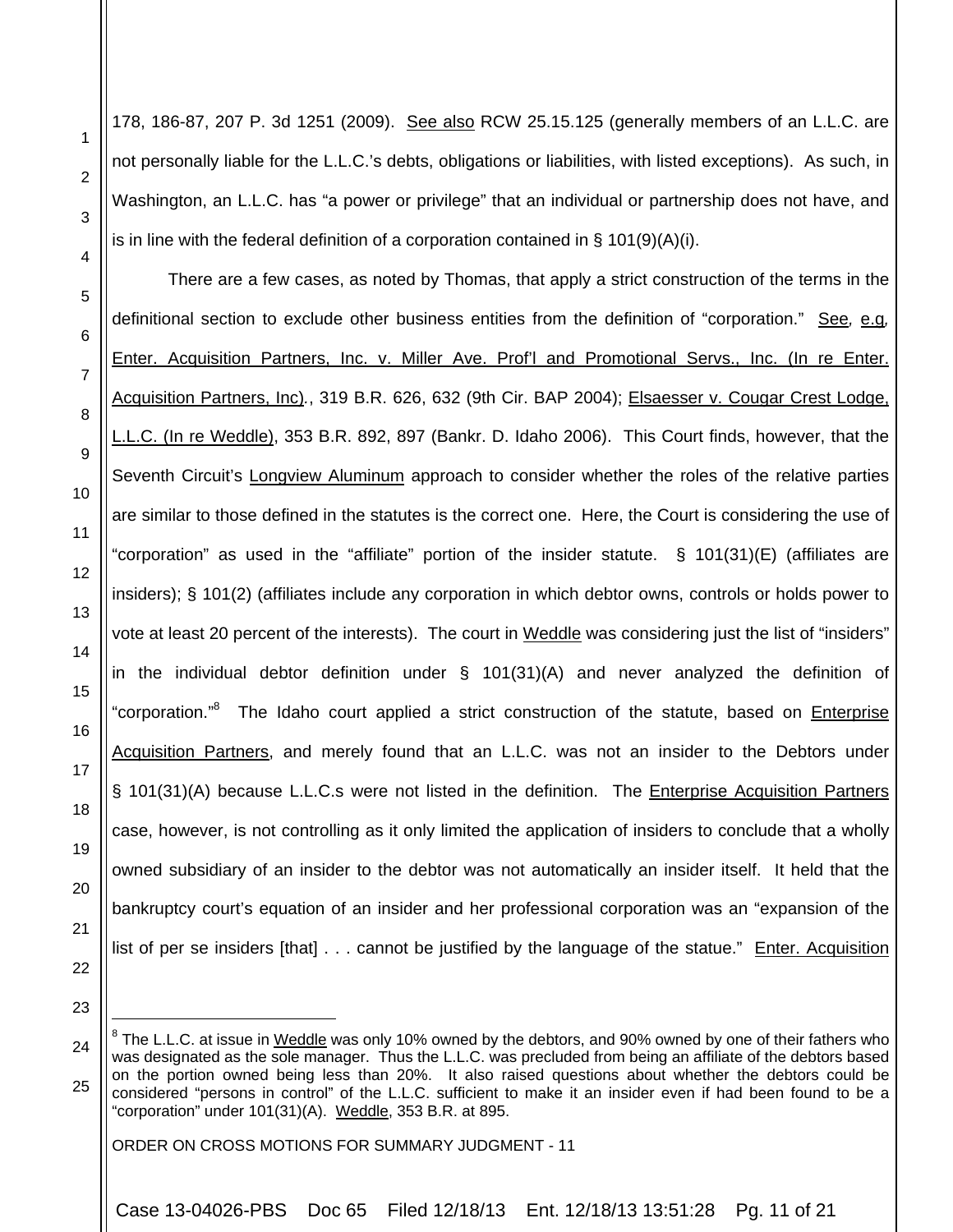Partners*.* 319 B.R*.* at 632. Enterprise Acquisition Partners also did not consider whether an L.L.C. fell within the "corporation" definition and specifically noted it was not interpreting the "affiliate" portion of the "insider" statute. Enter. Acquisition Partners, 319 B.R. at 633.

1

2

3

4

5

6

7

8

9

10

11

12

13

14

15

16

17

18

19

20

21

22

23

24

25

Thus, the Court holds that an L.L.C. can be an "affiliate" of a debtor because L.L.C.s fall within the "corporation" definition of § 101(9), and an "affiliate" can include any L.L.C. in which a debtor owns, controls or holds the power to vote 20 percent or more of the interests. The Debtor held 33% of the interests in South Sound Property at all times relevant hereto. Accordingly, the Court holds that South Sound Property is an "affiliate" of the Debtor for purposes of  $\S$  101(31)(E) as of October 2011, the time of the transfers at issue. Sherron Associates' motion for summary judgment is granted as to this issue.

Thomas also questioned whether South Sound Property could be an affiliate of the Debtor given that it was "defunct" and all its assets had been liquidated in the receivership. However, Thomas admitted at the hearing that the "insider" and "affiliate" statutes do not place any sort of ongoing operational status on an L.L.C. or corporation. Moreover, the record indicates that Weinand filed a renewal and annual report for the L.L.C. in August 2011. The Debtor testified that he considered the L.L.C. an ongoing entity throughout 2011 because, while it had little market value, it had usefulness for tax purposes as there were losses that could be attributed to the members. The record also indicates that from the Washington Secretary of State's website, South Sound Property did not expire until August 2012, or become inactive until December 2012.

Dissolution does not terminate the L.L.C.'s existence, but begins a period in which the company affairs must be wound up. See Chadwick, 166 Wn.2d at 188. An L.L.C. remains an existing entity even during the winding up period, throughout which an L.L.C. is capable of prosecuting or defending claims. Chadwick, 166 Wn. 2d at 188*.* When South Sound Property failed to file its renewal in August 2012, that inaction commenced administrative dissolution under RCW 25.15.285, and the L.L.C. was deemed inactive in December 2012. But at the time of the October 2011

ORDER ON CROSS MOTIONS FOR SUMMARY JUDGMENT - 12

Case 13-04026-PBS Doc 65 Filed 12/18/13 Ent. 12/18/13 13:51:28 Pg. 12 of 21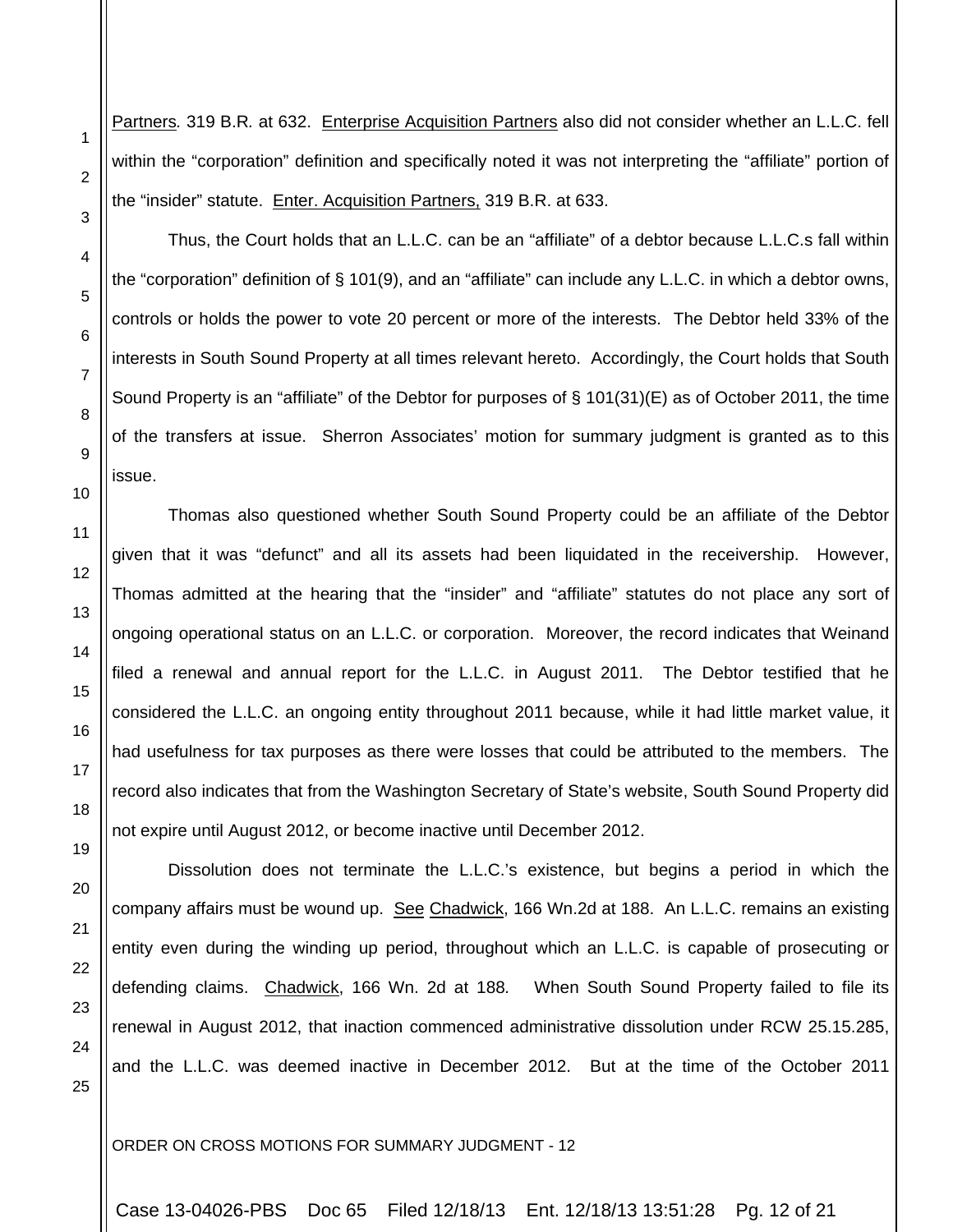settlement with Thomas, the Court concludes that South Sound Property was an active L.L.C. that can be an "affiliate" of the Debtor. Thomas's motion for summary judgment is denied as to this issue.

Having concluded that South Sound Property is an affiliate of the Debtor, the question then is whether Thomas is an insider of that affiliate such that she can be held to be an insider of the Debtor. The Court concludes that, based on the plain language of the "insider" statute, she is an insider.

Although the issue of insider status is generally a question of fact, to the extent the underlying facts are undisputed the court may rule on the determination on a motion for summary judgment. See Miller v. Schuman (In re Schuman), 81 B.R. 583, 586 n.1 (9th Cir. BAP 1987). In this case, the facts are undisputed. The Debtor held 33% of South Sound Property, making by definition South Sound Property his affiliate pursuant to § 101(2)(B) and in turn an "insider" pursuant to § 101(31)(E). Section 101(31)(E) also deems an "insider of an affiliate" to be an insider "as if such affiliate were the debtor." It is undisputed that the other member of South Sound Property was Michael Weinand, who has a 67% ownership, and that Thomas is his sister. Thomas as a relative of a "director, officer, or person in control" of South Sound Property, is presumptively an insider of South Sound Property (subject to Weinand retaining a position with the L.L.C., as discussed further below). See § 101(31)(B)(iv). Accordingly, as in insider of the Debtor's affiliate South Sounder Property, Thomas is an insider of the Debtor. See § 101(31)(E).

ORDER ON CROSS MOTIONS FOR SUMMARY JUDGMENT - 13 The determination of statutory insiders does not depend on actual control or the actual relationship of the alleged insider and the debtor. See Sticka v. Anderson (In re Anderson), 165 B.R. 482, 485 (Bankr. D. Or. 1994); Kroh Bros. Dev. Co. v. United Missouri Bank of Kansas City (In re Kroh Bros. Dev. Co.), 137 B.R. 332, 334-35 (W.D. Mo. 1992) (establishing control is not necessary to qualify as per se statutory insider); Angell v. First Eastern, L.L.C. (In re Caremerica, Inc.)*,* 2011 WL 1457223, No. 08-00157-8-JRL, at \*5 (Bankr. E.D. N.C. April 15, 2011) (finding a transferee was a potential insider based on the statutory language as to affiliates, where it appeared that more than 20 percent of the corporation was held by individual who also owned an affiliate of the debtor, even though there was no evidence that the transferee had any control over payments made to it by the

Case 13-04026-PBS Doc 65 Filed 12/18/13 Ent. 12/18/13 13:51:28 Pg. 13 of 21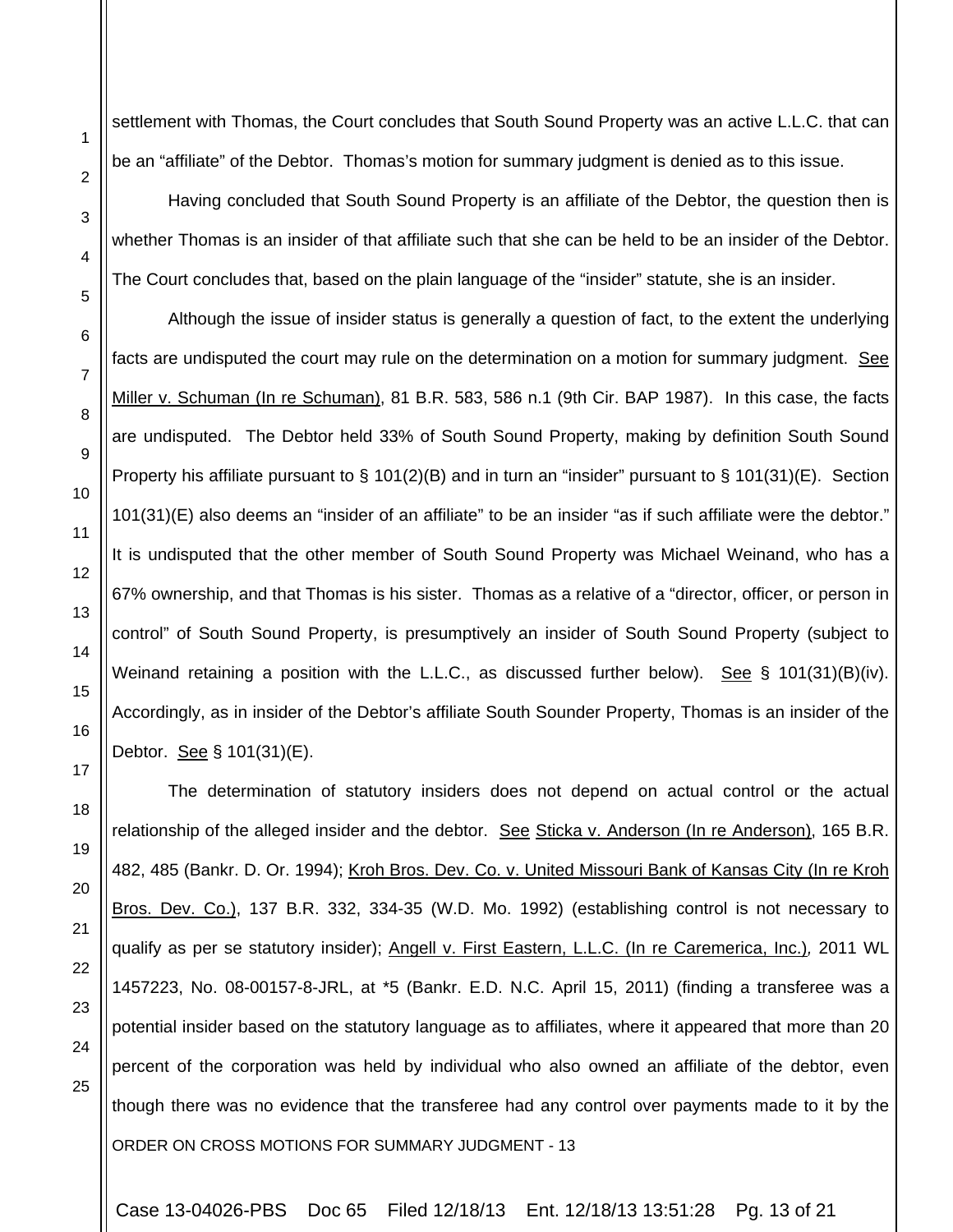debtor). Thus even if, as testified, Thomas had never met the Debtor at the time of the October 2011 settlement, she can still be his insider. Once a transferee falls within a statutory definition of insider, the inquiry ends. Venn v. Parcell (In re Winn), 127 B.R. 697, 699 (Bankr. N.D. Fla. 1991); see also Zakroff v. Markson (In re Ribcke), 64 B.R. 663, 666 (Bankr. D. Md. 1986) ("the statutory definition [of insiders] may be expanded by a factual presentation but never contracted."). Having determined that Thomas is an insider of the affiliate South Sound Property, Thomas is presumptively an insider of the Debtor pursuant to § 101(31)(E).

Thomas argued that because the Debtor is an individual, the determination of who is an insider of the Debtor's affiliate should be made using the individual debtor test set forth in § 101(31)(A). Yet this approach it is inconsistent with cases that have analyzed § 101(31)(E), which have applied the insider test under § 101(31) based on the nature of the affiliate, not the debtor. See Butler v. David Shaw, Inc. (In re Ed Tatum Motors, Inc.), 72 F.3d 437, 441 (4th Cir. 1996) (where the Fourth Circuit Court of Appeals applied individual debtor test under § 101(31)(A) to determine the insiders of an individual affiliate of the corporate debtor, for purposes § 101(31)(E)); Kroh Bros. Dev. Co*.*, 137 B.R. at 335 (where insiders of the individual affiliate of the debtor corporation were determined by applying the individual debtor test under  $101(31)(A)$ , for purposes of  $101(31)(E)$ ; Lull, No., 08-90074, 2009 WL 3853210 at \*4 (where the bankruptcy court determined an individual was insider of an individual debtor because she owned 50% of their joint L.L.C., making her a "person in control" of the affiliate L.L.C., thus applying the corporate debtor test for purposes of  $\S$  101(31)(E)).

1

2

3

4

5

6

7

8

9

10

11

12

13

14

15

16

17

18

23 24

l

25

Thomas further argued that even if she could be an insider of the Debtor through South Sound

Property, she cannot be an insider in this instance because that requires that she be a relative of a

"person in control" of the affiliate.<sup>9</sup> Thomas argues her relative Michael Weinand was no longer in

control of South Sound Property in October 2011 because he had been dissociated as a member of

ORDER ON CROSS MOTIONS FOR SUMMARY JUDGMENT - 14

Case 13-04026-PBS Doc 65 Filed 12/18/13 Ent. 12/18/13 13:51:28 Pg. 14 of 21

<sup>&</sup>lt;sup>9</sup> There has been no discussion as to whether Weinand may hold a position equivalent to officer or director of South Sound Property. Cf. Longview Aluminum, 657 F. 3d at 510 (holding L.L.C. member was equivalent to officer or director).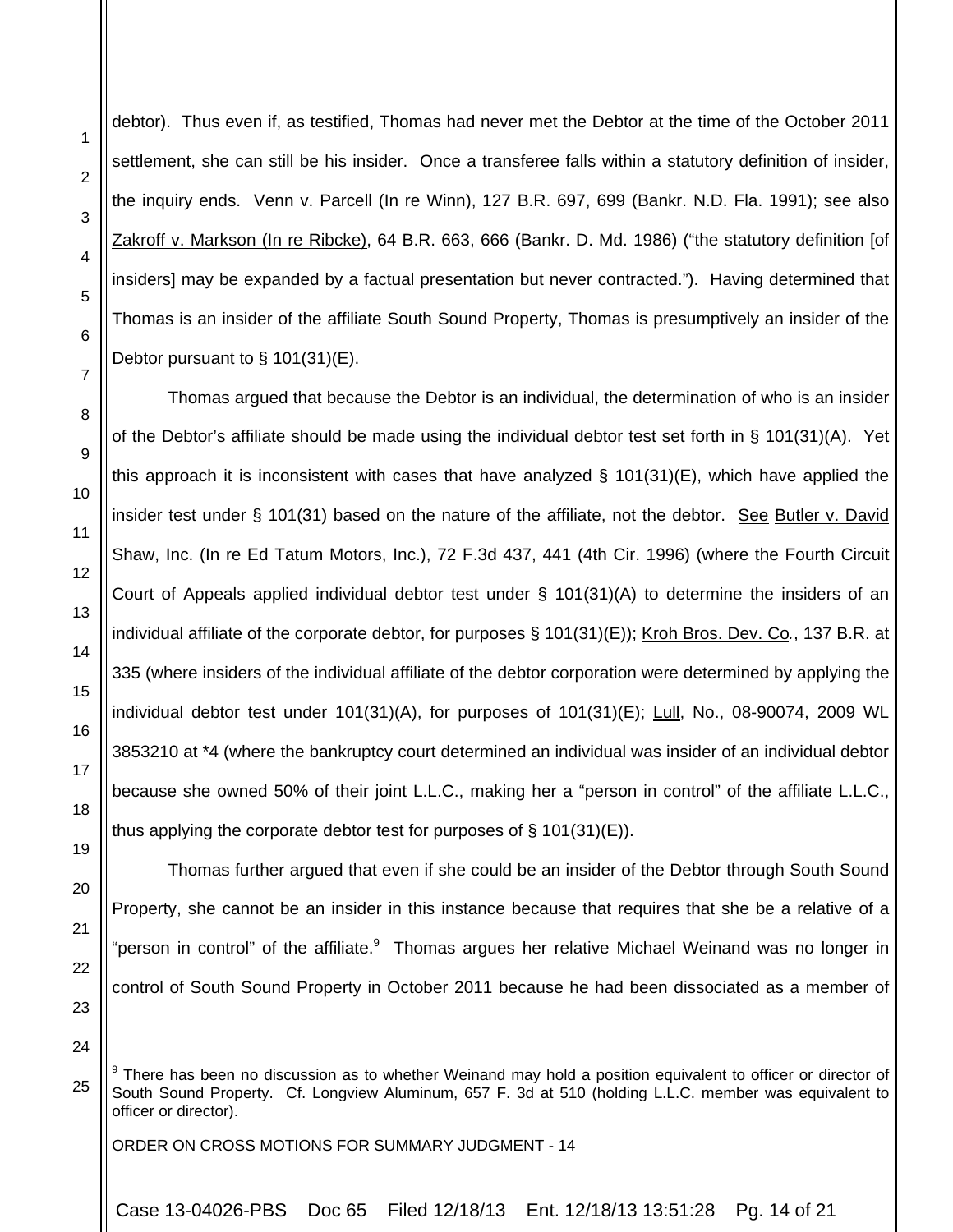the L.L.C. under Washington law upon the filing of his own bankruptcy in January 2011, retaining only an economic interest but no longer being able to manage or control the L.L.C..

RCW 25.15.130(1)(d) provides that a person ceases to be a member of an L.L.C. when he or she file for bankruptcy, unless the L.L.C. agreement provides otherwise. Article 14 of the L.L.C. Agreement provides that the company shall dissolve upon any person ceasing to be a member by one of the events specified in RCW 25.15.130, unless the company is continued with the consent of the remaining members.

Sherron Associates has argued that Weinand's interests in South Sound Property passed through his bankruptcy unmodified and were abandoned back to him upon closure of the bankruptcy case in April 2011; that the L.L.C. continued to operate; and that Weinand filed the certificate of renewal in August 2011. According to Sherron Associates, these events collectively indicate that the other members of South Sound Property (i.e., the Debtor) waived Weinand's dissociation, and Weinand remained an active member and a person in charge of South Sound Property as of October 2011. Thomas has argued, however, that the dissociation cannot be waived. Rather Article 14 of the L.L.C. Agreement allows only waiver of the dissolution of the company, which was done, but Weinand ceased to have control of his interests with his bankruptcy filing, retaining only an economic interest in the L.L.C. after January 2011.

Under § 541(a)(1), property of the estate is defined as "all legal or equitable interests of the debtor in property as of the commencement of the case." While federal law defines "property of the estate," state law determines the nature and extent of a debtor's interest in property. Butner v. United States, 440 U.S. 48, 54-55, 99 S. Ct. 914 (1979). In this case, absent language in the L.L.C. Agreement to the contrary, RCW 25.15.130(1)(d) terminates a member's interest in an L.L.C. when he or she files for bankruptcy. While the parties disagree as to whether the saving language in Article 14 of the L.L.C. Agreement applies to a member or just the company, the Court need decide the issue.

ORDER ON CROSS MOTIONS FOR SUMMARY JUDGMENT - 15 "Code  $\S$  541(c)(1) expressly provides that an interest of the debtor becomes property of the estate notwithstanding any agreement or applicable law that would otherwise restrict or condition

Case 13-04026-PBS Doc 65 Filed 12/18/13 Ent. 12/18/13 13:51:28 Pg. 15 of 21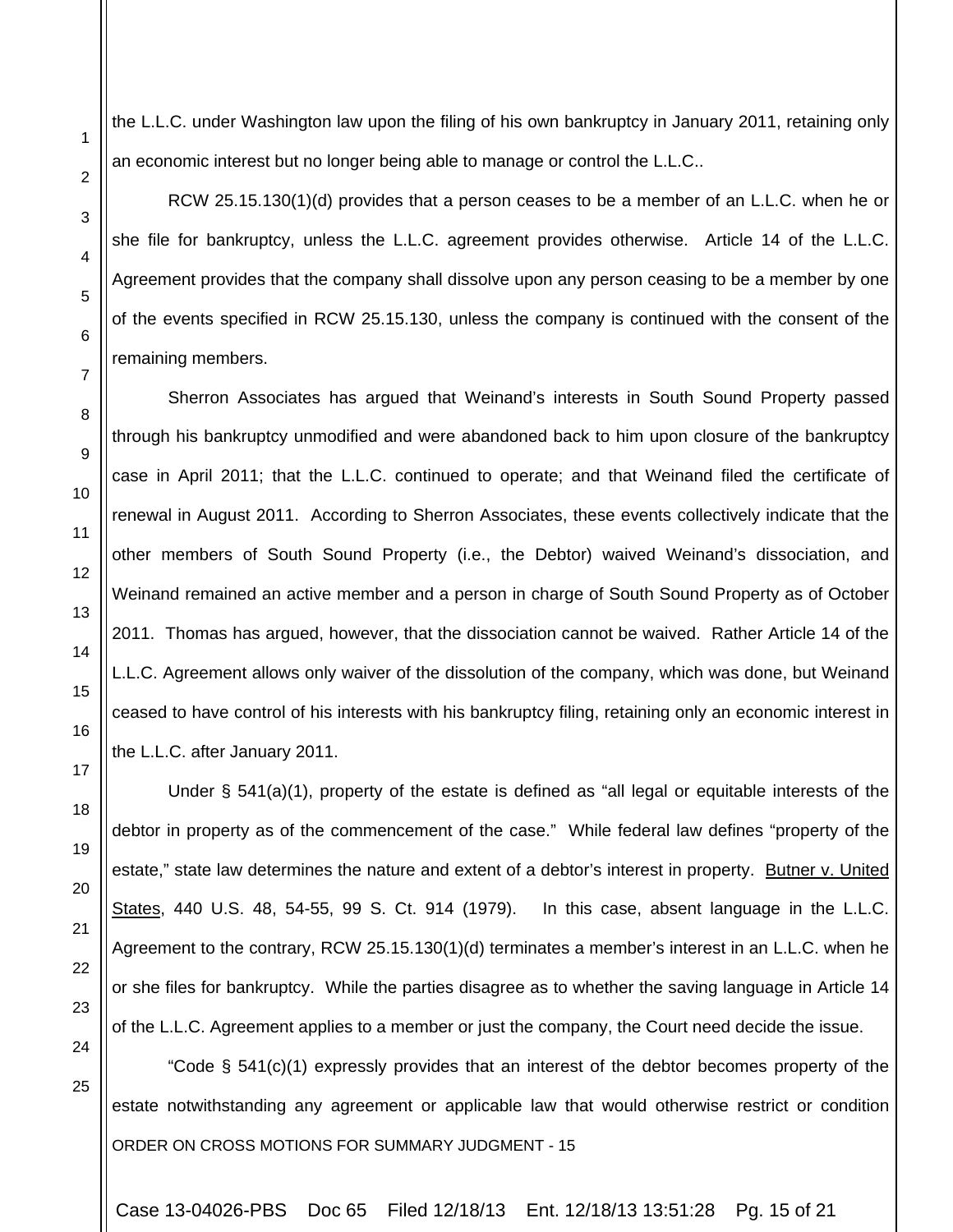transfer of such interest by the debtor." Movitz v. Fiesta Invs., L.L.C. (In re Ehmann), 319 B.R. 200, 206 (Bankr. D. Ariz. 2005); see also Fursman v. Ulrich (In re First Protection, Inc.), 440 B.R. 821, 830 (9th Cir. BAP 2010). There is no dispute that Weinand's interest in South Sound Property, which was listed in Schedule B, became property of his bankruptcy estate upon commencement of his case. The chapter 7 trustee in the Weinand bankruptcy acquired all of the rights that Weinand had in South Sound Property upon his bankruptcy filing, including his management rights. See First Protection, 440 B.R. at 830 (where the Ninth Circuit Bankruptcy Appellate Panel held that a trustee's rights acquired in a debtor-owned L.L.C. under § 541(a) included the debtor's rights to control the entity). Since the trustee in Weinand's bankruptcy did not administer Weinand's interest in the L.L.C., the estate's interests in South Sound Property, including both economic and management rights, were abandoned to debtor Weinand when the case was closed April 25, 2011, pursuant to  $\S$  554(c).

 Having so concluded, the Court does not need to resolve whether the other member of South Sound Property, the Debtor, waived the dissociation of Weinand. Moreover, while South Sound Property is a multi-member L.L.C., it is unnecessary for this Court to examine the L.L.C. under § 365, as it was not scheduled as an executory contract in the Weinand bankruptcy, and no one has argued it was an executory contract at the time of the Weinand bankruptcy in accordance with the Catapult test. In re Catapult Entm't, Inc., 165 F.3d 747, 754-55 (9th Cir. 1999). The Court denies Thomas's motion for summary judgment as to this issue.

Thomas also seeks a summary judgment ruling that she was not a non-statutory insider at the time of the transfers based on the possibility that Sherron Associates' complaint asserts she was a non-statutory insider. While this issue may be moot due to the Court's finding that Thomas is a statutory insider, the Court nonetheless concludes that based on the record before it, Thomas would not be a non-statutory insider.

ORDER ON CROSS MOTIONS FOR SUMMARY JUDGMENT - 16 Section 101(31)'s definition of "insiders" begins with the phrase "includes" and, as previously mentioned, courts have widely agreed that Congress did not intend to limit the classification of insiders to those listed in the statutory definition. Schuman, 81 B.R. at 586. A non-statutory insider is one

Case 13-04026-PBS Doc 65 Filed 12/18/13 Ent. 12/18/13 13:51:28 Pg. 16 of 21

1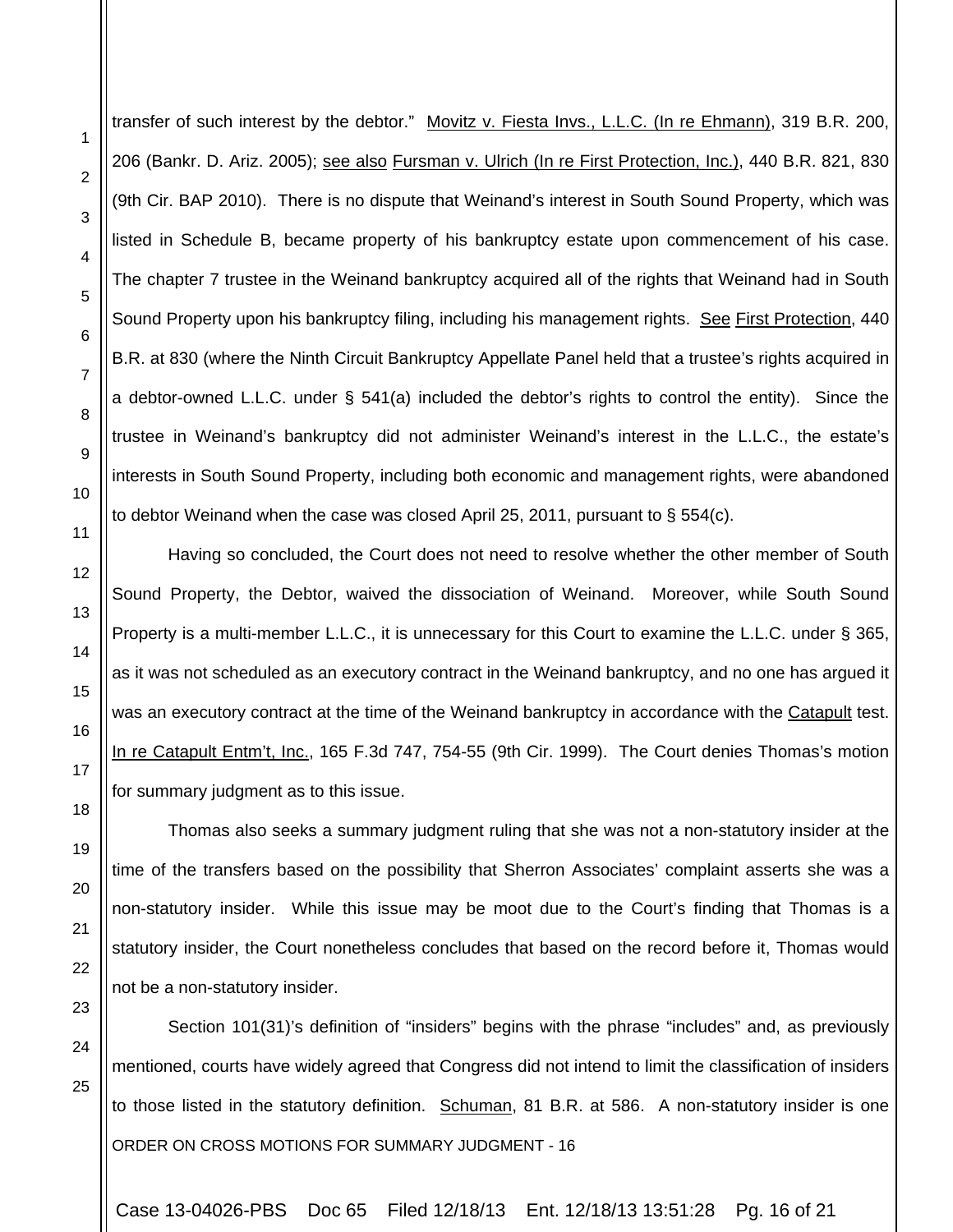"who has a sufficiently close relationship with the debtor that his conduct is made subject to closer scrutiny than those dealing at arms length with the debtor." Friedman v. Sheila Plotsky Brokers, Inc. (In re Friedman), 126 B.R. 63, 70 (9th Cir. BAP 1991) (quoting H.R. Rep. No. 95-595, 95th Cong., 2d Sess. 312 (1977) reprinted in 1978 U.S. Code Cong. & Ad. News 5787, 6269). To determine whether a creditor is a non-statutory insider, courts look at the closeness of the parties and the degree to which the creditor is able to exert control or influence over the debtor. Enter. Acquisition Partners, 319 B.R. at 633 n.5.

1

2

3

4

5

6

7

8

9

10

11

12

13

14

15

16

17

18

19

20

21

22

23

24

25

In this case, Sherron Associates' theory is that Thomas exerted actual and significant control over the Debtor during the settlement negotiation process. She was able to exert this control because Weinand, an authorized agent of Thomas's (given his financial advisor relationship to his sister), was instrumental in negotiating with the Debtor a favorable settlement for his sister. Thomas also had the benefit of inside information from Weinand, which enabled her to put pressure on the Debtor during the settlement. As discussed below, this theory is not supported by the record.

There is no dispute that Weinand and Thomas are brother and sister and had a close relationship through both their consanguinity and professional association. But Sherron Associates has the burden on summary judgment to come forward with affirmative evidence and set forth specific facts showing that there is a genuine issue for trial. It has not done so. It cites only to the deposition transcripts of Thomas and her husband, both of which state that the Thomases never met the Debtor before this adversary was filed, and neither had much discussion with Weinand about the Debtor. Sherron Assoc. Summ. J., ECF No. 41, Ex. 34, 35 (39:22-40:6, Jeff Thomas talked to Weinand a couple times on the phone, "you know, just tell me about this guy."). Additionally, there is no evidence that Weinand was involved in either the decision to sue the Debtor or the settlement discussions themselves.

ORDER ON CROSS MOTIONS FOR SUMMARY JUDGMENT - 17 In fact, the record indicates that the Thomases consulted with their own counsel and made an independent decision to bring suit against the Debtor (but not Weinand because he was in bankruptcy), while the Debtor initiated the settlement discussions and eventually involved his counsel

Case 13-04026-PBS Doc 65 Filed 12/18/13 Ent. 12/18/13 13:51:28 Pg. 17 of 21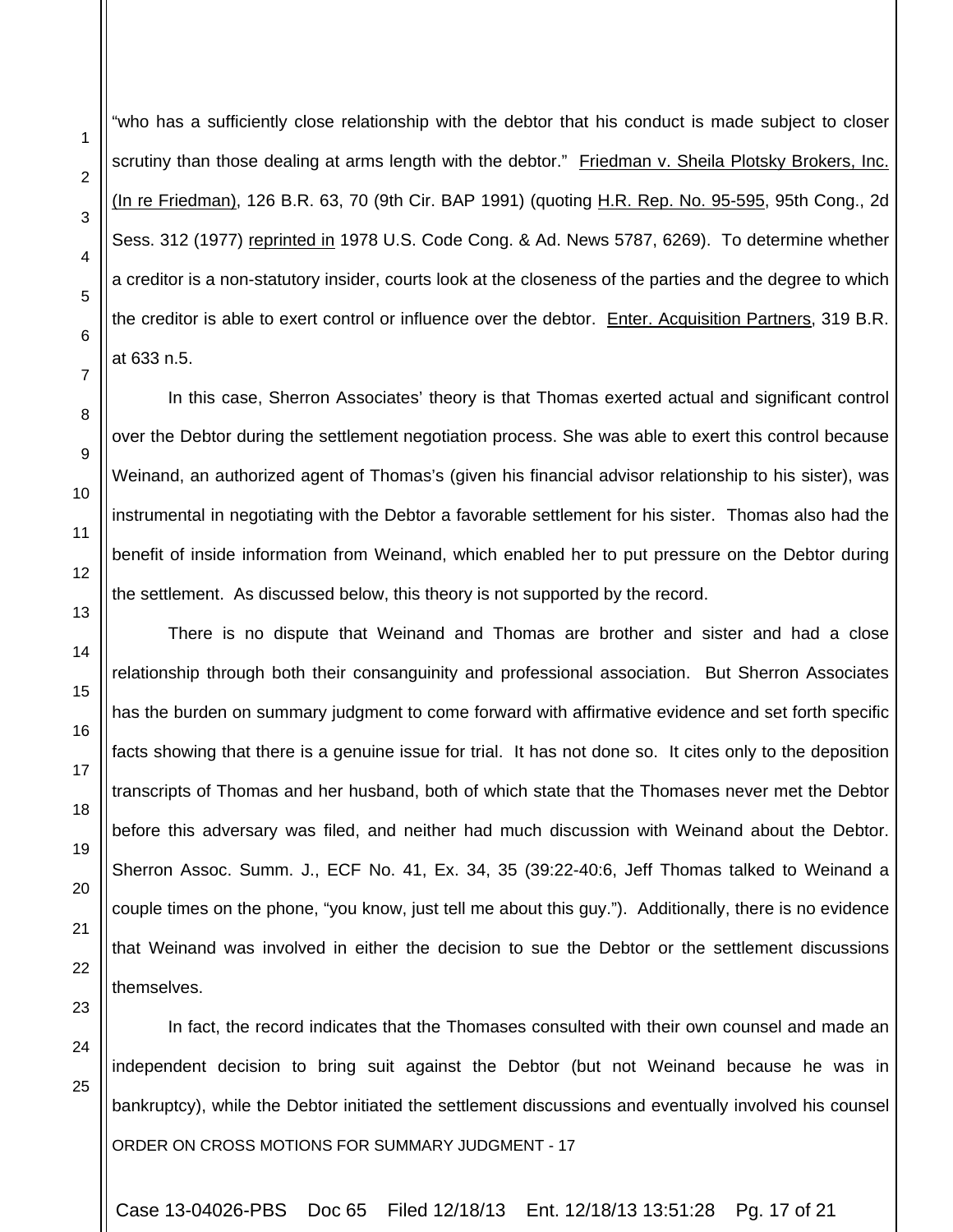in the final resolution. Sherron Associates obtained a declaration from the Debtor, but the Debtor testifies only about South Sound Property's status in 2011 and a tax issue; there is no evidence about the settlement discussions, or specifically that the Debtor felt he was being pressured to settle or there was insider knowledge being used in the discussions.

In summary, there is no affirmative evidence that Weinand played any role in the settlement discussions between the Debtor and Thomas; no evidence that Thomas (via Weinand or directly) exerted any control or influence over the Debtor; and no evidence that the settlement between Thomas and the Debtor was anything other than an arm's length transaction. Sherron Associates' response brief even notes that there can only be a "reasonable inference" that supports its theory. Accordingly, Sherron Associates has failed to raise a genuine dispute as to any material fact, and the Court finds that Thomas is not a non-statutory insider.

Having found Thomas is an insider, the Court, however, declines to grant complete summary judgment on Plaintiff's claims as it concludes there are questions of fact about the remaining elements of Sherron Associates' preference claim under § 547(b) and its fraudulent transfer claim under § 548.

ORDER ON CROSS MOTIONS FOR SUMMARY JUDGMENT - 18 A transfer is avoidable as a preference if it: (1) is to or for the benefit of a creditor; (2) is for or on account of an antecedent debt owed by the debtor before such transfer was made; (3) is made while the debtor was insolvent; (4) is made on or within 90 days before the date of the filing of the petition (or one year before, in the case of insiders); and (5) enables such creditor to receive more than such creditor would receive if the transfer had not been made.  $\S$  547(b)(1) – (5). The first two elements are not disputed, but Thomas has disputed whether the Debtor was insolvent in October 2011, which is outside the presumptive period of insolvency under § 547(f), and that she received more than she would have if the transfer had not been made. Sherron Associates' response to these points is that the Debtor was insolvent when he filed bankruptcy based on the judgment in favor of Sherron Associates, and nothing had changed in his condition from October 2011 to the June 2012 petition date. It also points to the Debtor's Disclosure Statement filed in the main case, which estimates a \$42,000 to \$132,000 liquidation value for the Debtor's assets. In re Parks, 12-44011, ECF

Case 13-04026-PBS Doc 65 Filed 12/18/13 Ent. 12/18/13 13:51:28 Pg. 18 of 21

1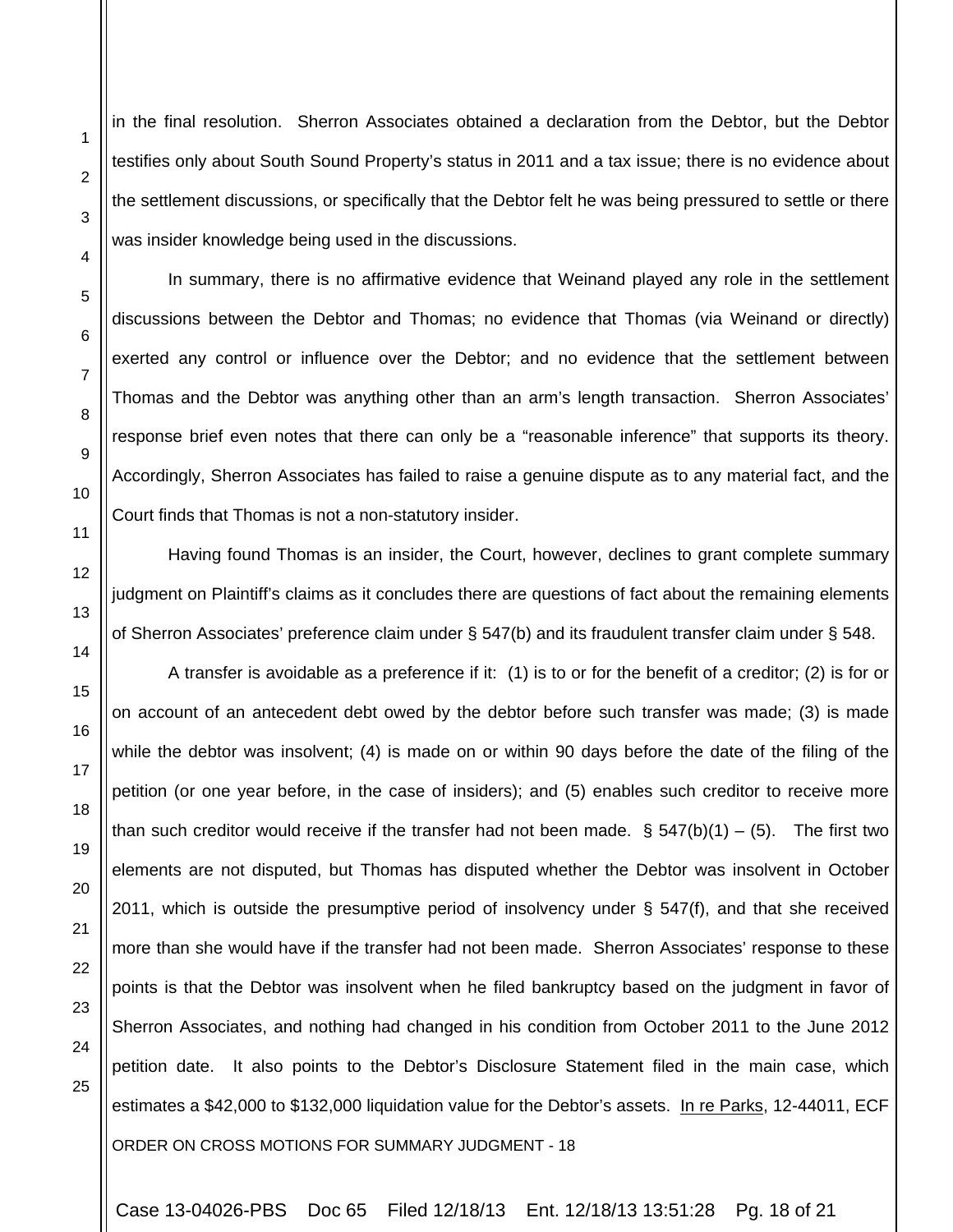No. 60. This statement, however, has not been supported by evidence and is also based on a presumption that Thomas is secured in all of the Debtor's Penser stock due to the Stock Pledge supporting the Settlement Agreement. The Court finds that the record has not been fully developed as to either the Debtor's insolvency or the liquidation value of the Debtor's estate, and denies summary judgment as to these issues.

 The fraudulent transfer claim requires a showing of actual intent to hinder, delay or defraud creditors, or was made without receiving reasonably equivalent value in exchange. See § 548; see also RCW 19.40.041. One of the statutory elements that can indicate an intent to hinder or delay is a transfer to an insider, but other circumstances may indicate intent as well. The Court similarly holds that there has not been full development of the record as to this claim, and denies summary judgment as to it as well.

Sherron Associates rightfully recognized at the summary judgment hearing that its request to equitably subordinate Thomas's claim is its weakest argument. The theory appears to be that Thomas acted inequitably in the timing of the settlement, right after the Sherron Associates' judgment was entered and her brother was discharged from all liability in his bankruptcy, and that she acted inequitably by getting insider information from her brother Weinand about the Debtor to force the settlement. There is little in the record, other than perhaps an inference, to support this theory.

ORDER ON CROSS MOTIONS FOR SUMMARY JUDGMENT - 19 To establish equitable subordination, the movant must show: "(1) the claimant who is to be subordinated has engaged in inequitable conduct; (2) the misconduct resulted in injury to competing claimants or an unfair advantage to the claimant to be subordinated; and (3) subordination is not inconsistent with bankruptcy law." Paulman v. Gateway Venture Partners III, L.P. (In re Filtercorp, Inc.), 163 F. 3d 570, 583 (9th Cir. 1998) (internal quotation marks omitted); see Friedman, 126 B.R. at 71-72 (where the claimant is not an insider, the objecting party must prove "gross misconduct tantamount to fraud, overreaching or spoliation to the detriment of others.") (internal quotation marks omitted). Summary judgment was the time for Sherron Associates to have come forward with the evidence it would present at trial to establish inequitable conduct or gross misconduct, and the Court

1

2

3

4

Case 13-04026-PBS Doc 65 Filed 12/18/13 Ent. 12/18/13 13:51:28 Pg. 19 of 21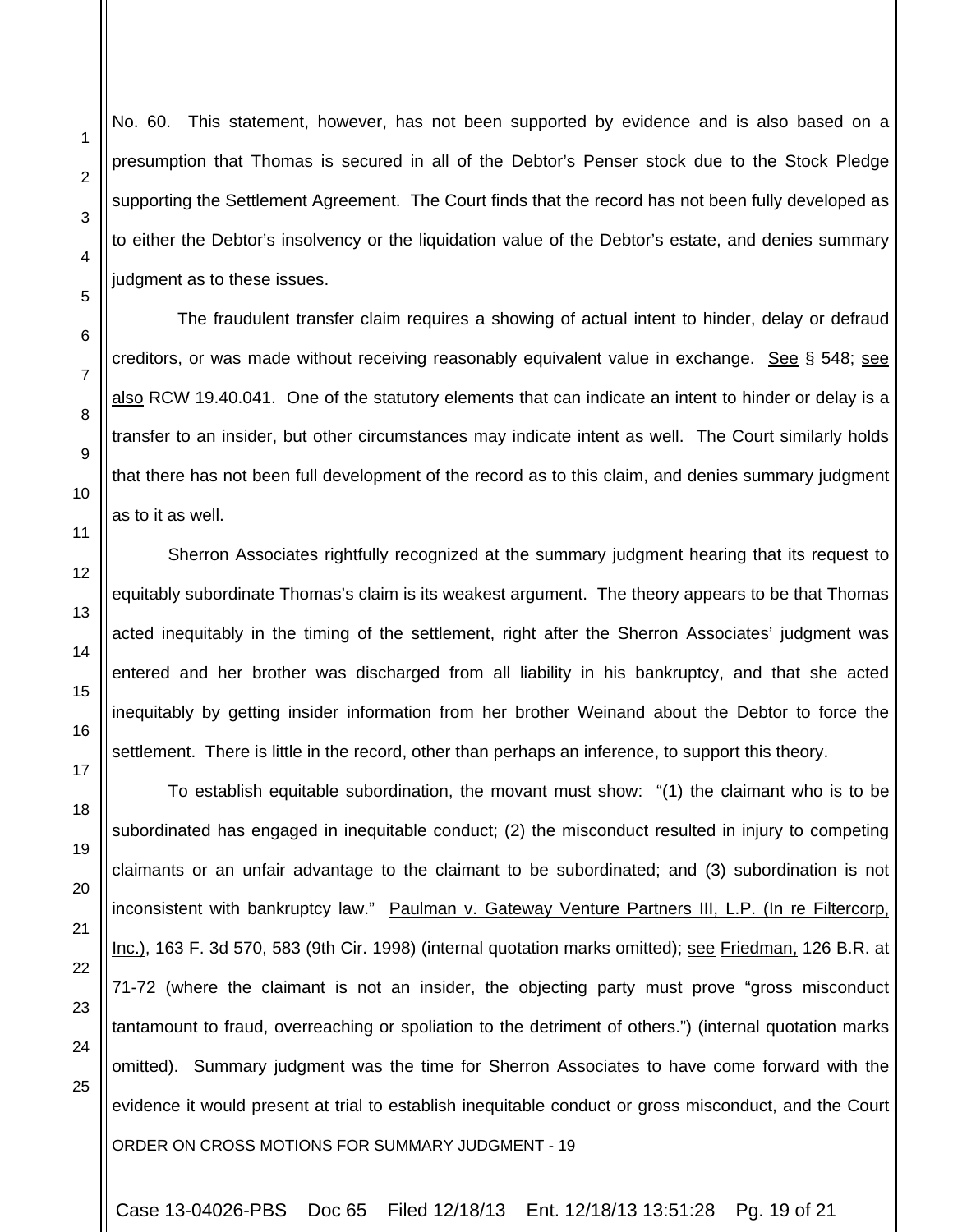does not find any such evidence here that would justify the equitable subordination claim surviving summary judgment. Thomas may have received a better deal in settlement than Sherron Associates was able to achieve with its own lawsuit, but it does not rise to the level of inequitable conduct or gross misconduct. The Court grants Thomas's summary judgment motion as to the equitable subordination claim.

Thomas included in her summary judgment motion a request for attorneys' fees based on a provision in the October 2011 Settlement Agreement and related Stock Pledge Agreement (collectively Agreements) for attorneys' fees in the event of any action over the terms of the Agreements. Sherron Associates has opposed the request for fees on the ground it is not a party to the Agreements, although it has brought this suit derivatively on behalf of the Debtor who is a party.

The Court notes that both sides have prevailed in part on their respective summary judgment motions and also had their motions denied in part. It is not clear that either side is entitled to attorneys' fees, and the Court orders that any request for fees or costs must be brought by separate motion.

Accordingly, it is hereby

**ORDERED** that Sherron Associates' Summary Judgment Motion is granted in part: the definitions of "affiliate" in § 101(2) and "insider" in § 101(31) include limited liability corporations wherever the term "corporation" is used; South Sound Property is an affiliate of the Debtor as it was active at the time of the transfers; and Thomas is a statutory insider of South Sound Property, making Thomas an insider of an insider as to the Debtor and expanding the preference period back to one year; it is further

**ORDERED** that Sherron Associates' Summary Judgment Motion is denied as to the other elements of the preference and fraudulent transfer claims; it is further

**ORDERED** that Thomas's Summary Judgment Motion is granted in part: Thomas is not a nonstatutory insider, and Sherron Associates' equitable subordination claim fails as a matter of law; it is further

ORDER ON CROSS MOTIONS FOR SUMMARY JUDGMENT - 20

Case 13-04026-PBS Doc 65 Filed 12/18/13 Ent. 12/18/13 13:51:28 Pg. 20 of 21